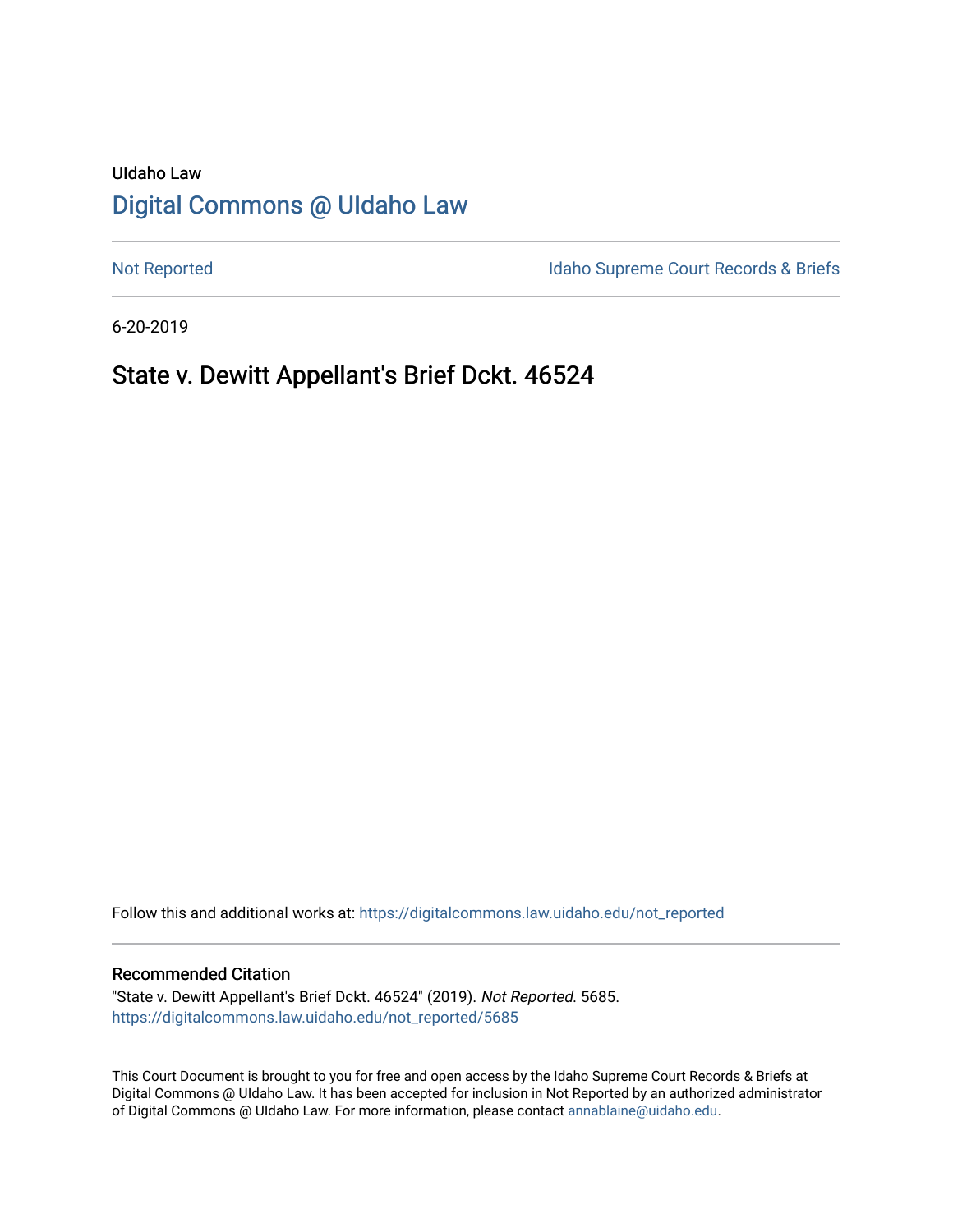Electronically Filed 6/20/2019 4:19 PM Idaho Supreme Court Karel Lehrman, Clerk of the Court By: Brad Thies, Deputy Clerk

### IN THE SUPREME COURT OF THE STATE OF IDAHO

) ) ) ) ) ) ) ) )

STATE OF IDAHO,

Plaintiff-Respondent,

v.

JOSHUA D. DEWITT,

Defendant-Appellant.

NO. 46524-2018

JEROME COUNTY NO. CR27-18-655

APPELLANT'S BRIEF

## BRIEF OF APPELLANT

### APPEAL FROM THE DISTRICT COURT OF THE FIFTH JUDICIAL DISTRICT OF THE STATE OF IDAHO, IN AND FOR THE COUNTY OF JEROME

HONORABLE JOHN K. BUTLER District Judge

ERIC D. FREDERICKSEN State Appellate Public Defender I.S.B. #6555

KIMBERLY A. COSTER Deputy State Appellate Public Defender I.S.B. #4115 322 E. Front Street, Suite 570 Boise, Idaho 83702 Phone: (208) 334-2712 Fax: (208) 334-2985 E-mail: documents@sapd.state.id.us

ATTORNEYS FOR DEFENDANT-APPELLANT KENNETH K. JORGENSEN Deputy Attorney General Criminal Law Division P.O. Box 83720 Boise, Idaho 83720-0010 (208) 334-4534

ATTORNEY FOR PLAINTIFF-RESPONDENT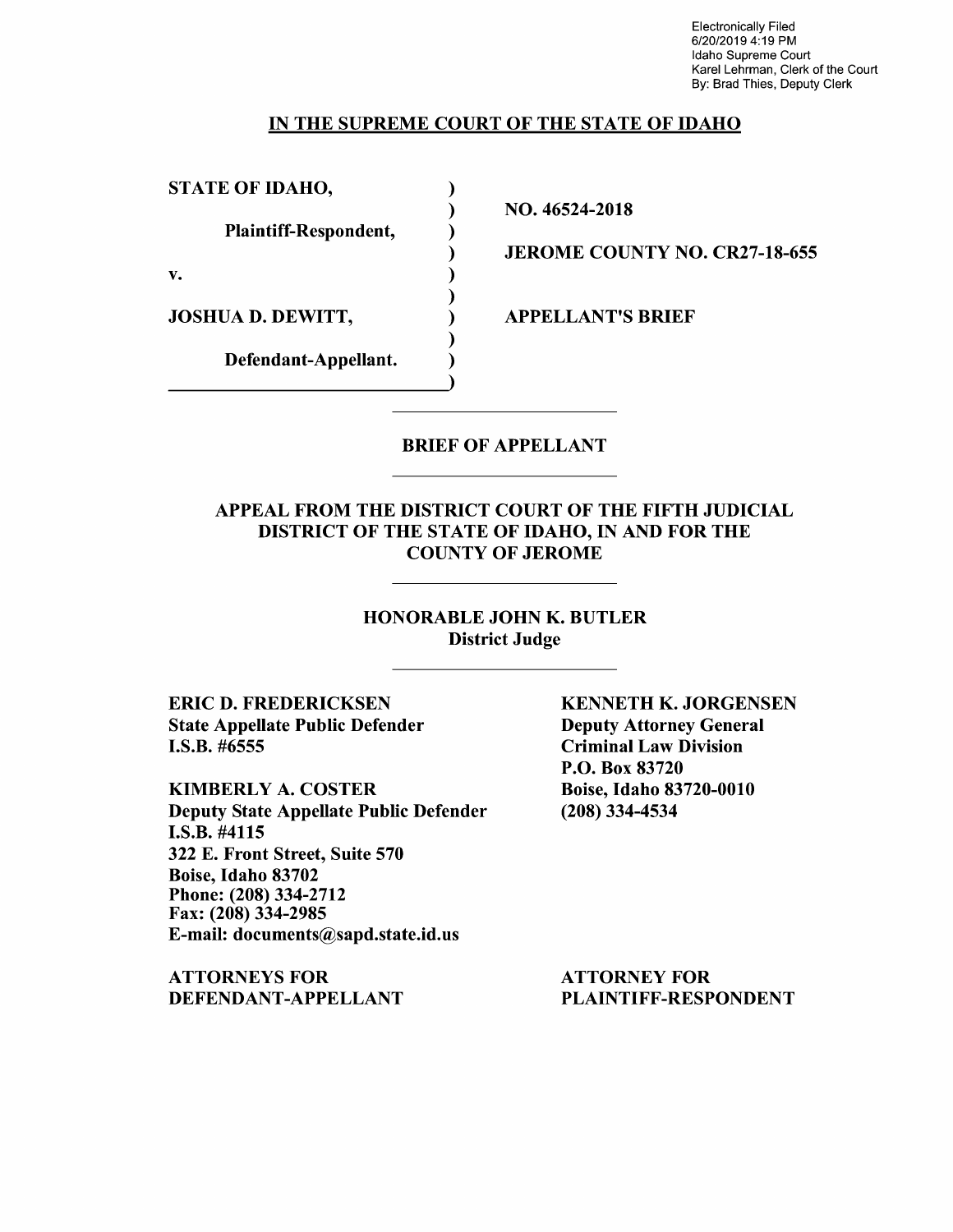## **TABLE OF CONTENTS**

| The District Court Erred When It Denied Mr. Dewitt's Motion To Suppress  10                                                                                       |
|-------------------------------------------------------------------------------------------------------------------------------------------------------------------|
| A. Introduction                                                                                                                                                   |
|                                                                                                                                                                   |
| C. Officer Marrott Unlawfully Prolonged The Traffic Stop In Violation                                                                                             |
| 1. Officer Marrott's Unrelated Travel Inquiries, Made Prior To Requesting<br>Mr. Dewitt's Driver's License and Registration, Unlawfully Extended The<br>Detention |
| Officer Marrott's Questioning Into Mr. Dewitt's Possession Of Illegal<br>2.<br>And Prescription Drugs Was Unrelated To The Mission Of The                         |
| 3. Officer Marrott's Unrelated Task Of Deploying His Drug Dog<br>Unlawfully Extended The Detention Because The Officer Lack                                       |
| The District Court Erred By Concluding That The Dog Sniff Did<br>a.                                                                                               |
| Officer Marrott's Observations Did Not Give Rise To<br>b.                                                                                                         |
| D. Mr. Dewitt Clearly And Unequivocally Invoked His Right To Counsel<br>And Officer Marrott's Continued Questioning Violated Mr. Dewitt's                         |
|                                                                                                                                                                   |
|                                                                                                                                                                   |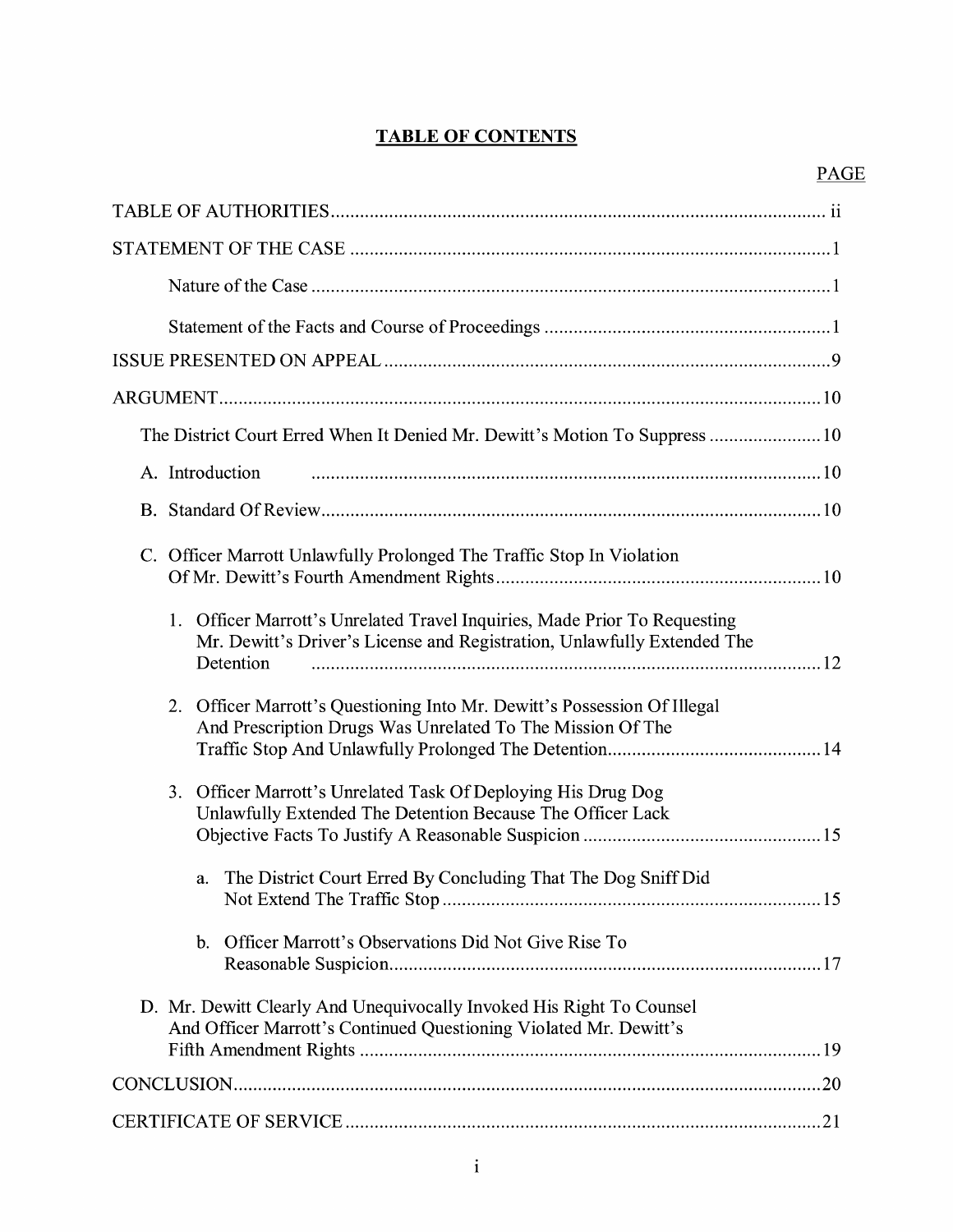## **TABLE OF AUTHORITIES**

## Cases

## **Constitutional Provisions**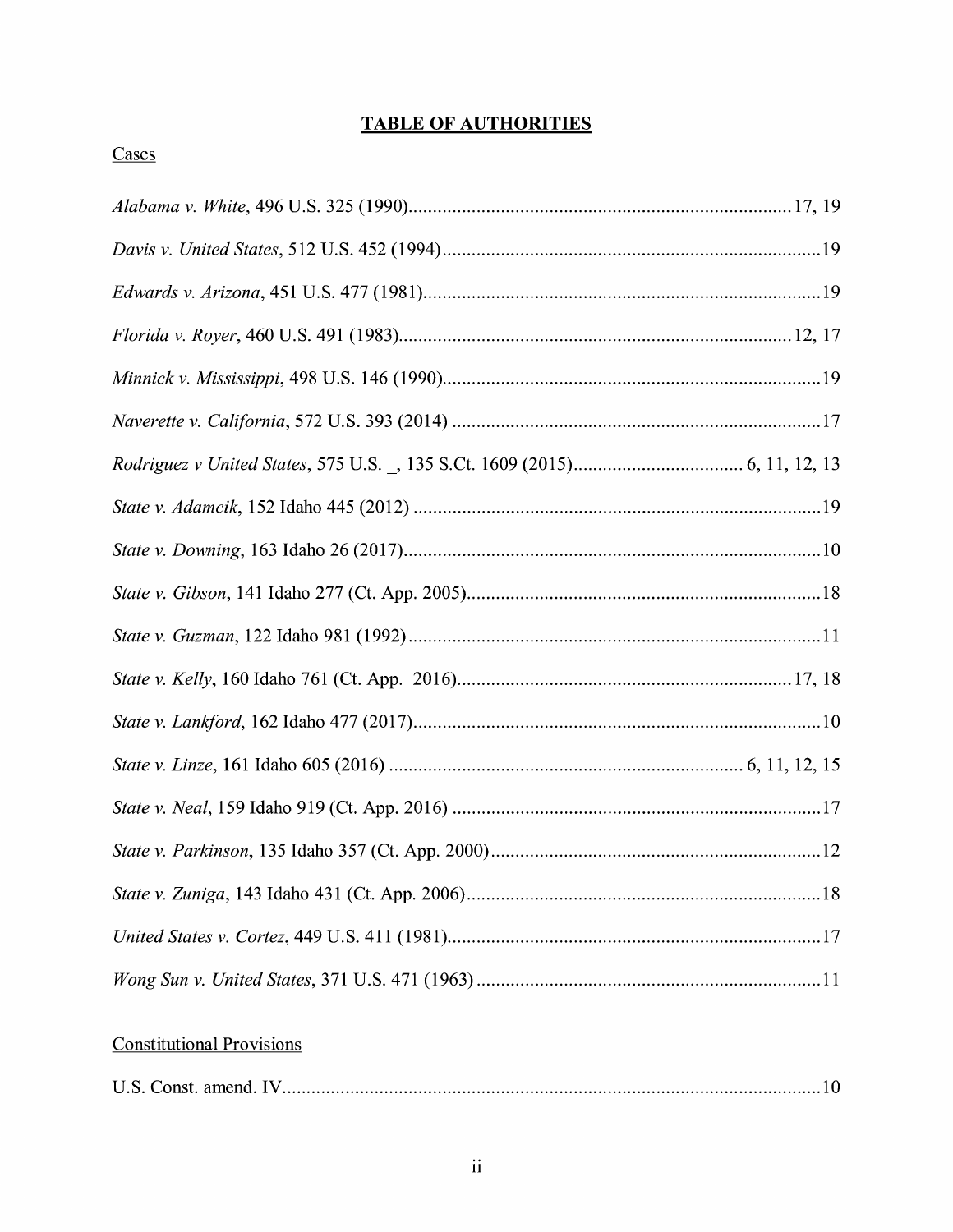#### STATEMENT OF THE CASE

#### Nature of the Case

Joshua Dewitt appeals from the district court's order denying his motion to suppress drug evidence obtained after an officer prolonged a traffic stop to conduct unrelated investigations, in violation of Mr. Dewitt's Fourth Amendment rights. Mr. Dewitt argues on appeal that the officer detoured from the mission of the traffic stop, extending his detention, by making unrelated inquiries into his travel history, then his prescription medications, and finally, by deploying a drug dog, without reasonable suspicion that Mr. Dewitt was engaged in criminal activity. Suppression of all evidence should have been granted.

Alternatively, Mr. Dewitt argues that his *post-Miranda* statements to the officer should been suppressed because those statements were obtained in response to questioning after Mr. Dewitt had invoked his right to counsel, in violation of his Fifth Amendment rights.

#### Statement of the Facts and Course of Proceedings

The following facts were established at the suppression hearing.<sup>1</sup>

Officer Michael Marrott was patrolling 1-84 in Jerome County, and noticed a blue Chrysler, with Illinois plates, make two lane changes without displaying a signal for the requisite five seconds.  $(5/29/18$  Tr., p.6, L.15 – p.7, L.14.) Mr. Dewitt was driving that car alone, and he pulled over when the officer activated his lights.  $(5/29/18$  Tr., p.6, L.15 – p.7, L.14.) Officer Marrott pulled in behind Mr. Dewitt and got out of his patrol car, walked up to Mr. Dewitt's

<sup>&</sup>lt;sup>1</sup> The district court took judicial notice of the May 29, 2018 preliminary hearing transcript (hereinafter "5/29/18 Tr."), and admitted Officer Marrott's bodycam video (hereinafter "Exhibit A") *(See* 7/16/2018 Tr., p.6, Ls.18, Ls.1-23.) Officer Marrott additionally testified at the suppression hearing.  $(7/16/2018 \text{ Tr.}, p.6, L.1 - p.38, L.3.)$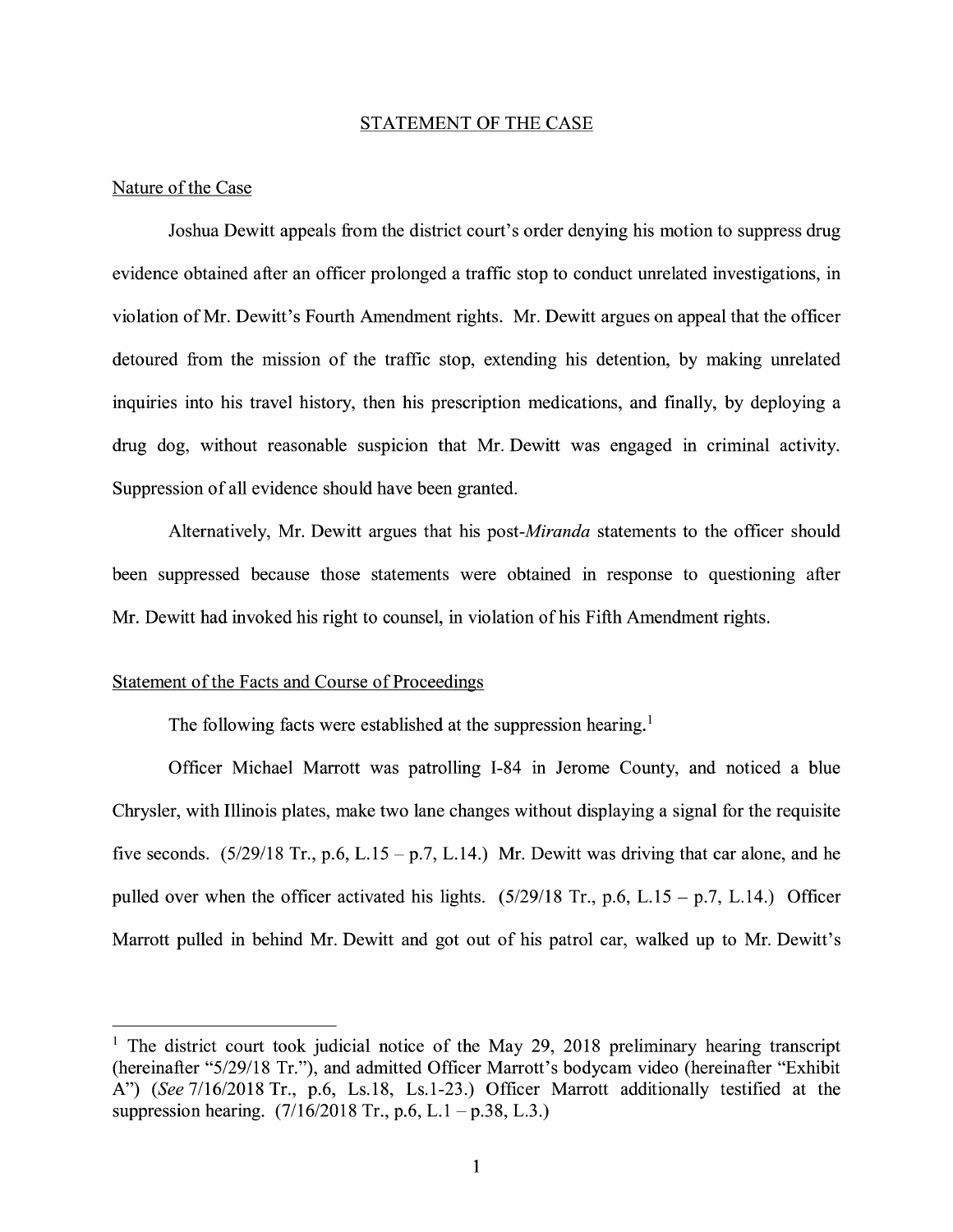front passenger window, and he immediately identified himself as an officer with the state police and a K-9 handler.<sup>2</sup> (Ex.A, 11:31:45-50.) The officer then took a few seconds to explain the traffic lane-change-signal violation he had observed and the related safety concerns. (Ex.A.  $11:31:55 - 32:15.$ 

After explaining the traffic violation, but *before* requesting Mr. Dewitt's driver's license and registration, Officer Marrott took approximately forty-five seconds to question Mr. Dewitt about his travel.  $(Ex, A., 11:32:20 - 11:33:04; 7/16/18 \text{ Tr.}, p.27, Ls.8-22.)$  The officer asked Mr. Dewitt where he was coming from that day and where he was headed. (Ex.A, 11:32:20 - 11:32:47; 7/16/18 Tr., p.27, Ls.8-22.) The Officer asked him where his home was, and confirmed Mr. Dewitt had said Pekin, Illinois; the officer then asked how long Mr. Dewitt had been out here. (Ex.A, 11:32:47 - 11:33:02.) Officer Marrott was unable to relate his request for travel information to the traffic violation, but testified that the travel question was "a standard question" he asked everyone.  $(7/16/18$  Tr., p.27, Ls.16-17.)

Then, after Mr. Dewitt had answered the officer's travel questions, Officer Marrott asked Mr. Dewitt, "Do you have your driver's license with you?" (Ex.11:33:04) *(see also* 7/16/18 Tr., p.27, Ls.8-20.)<sup>3</sup> As Mr. Dewitt was retrieving the license, the officer continued questioning Mr. Dewitt. He asked Mr. Dewitt if he had any weapons in the car.  $(Ex.A., 11:33:10 -$ 11:33:13.) Then the officer asked whether he had "anything illegal, anything you shouldn't have." (Ex.A, 11:33:16.) Mr. Dewitt answered no to both questions. (Ex.A., 11:33:10 – 11:33:16.)

<sup>&</sup>lt;sup>2</sup> Officer Marrott had called for a backup officer sometime before making contact with Mr. Dewitt. (R., p.32 n.2.)

<sup>&</sup>lt;sup>3</sup> Officer Marrott confirmed in his testimony that he had asked Mr. Dewitt about his travel after explaining the reason for the traffic stop, but *before* asking Mr. Dewitt for his driver's license and registration.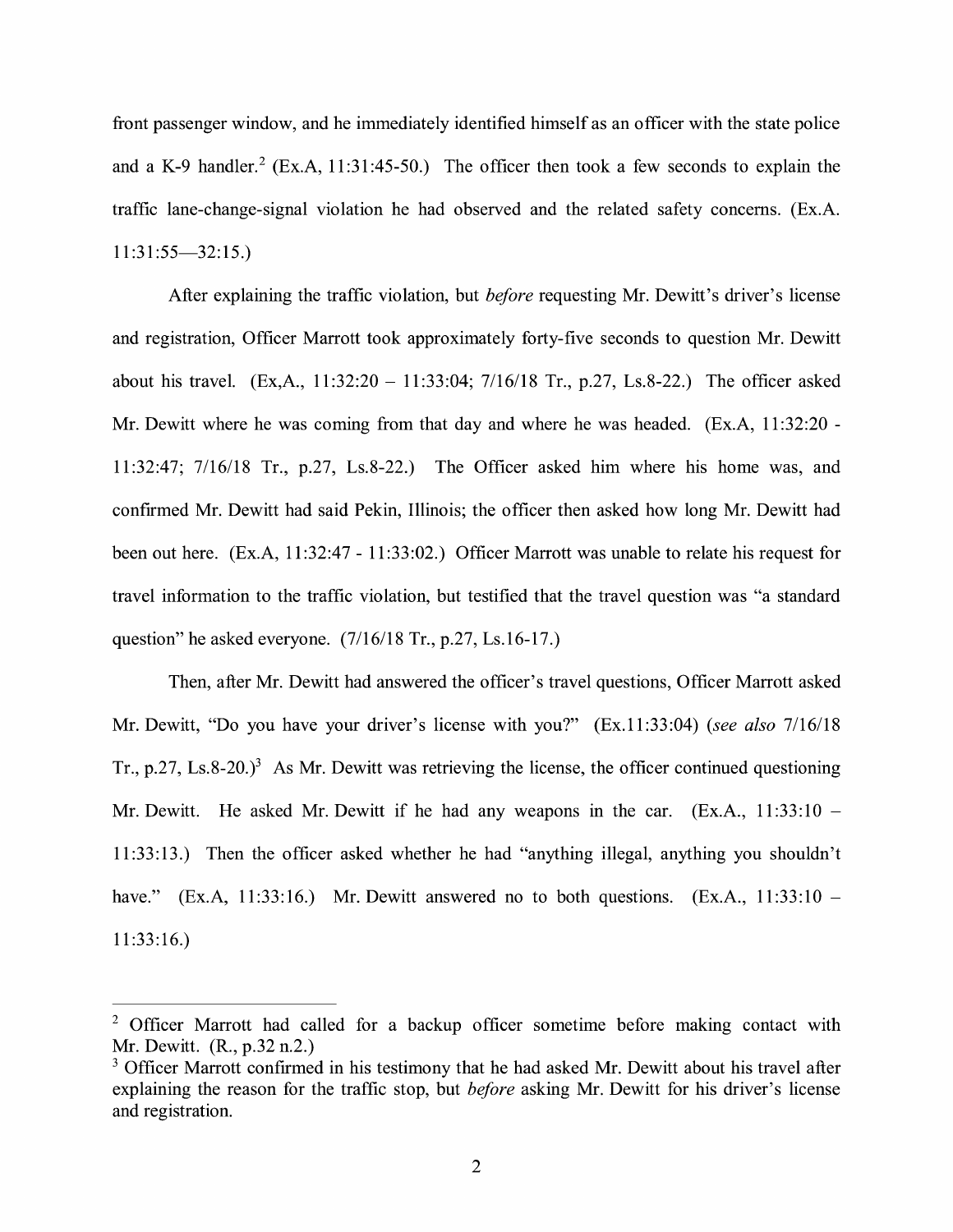Immediately following Mr. Dewitt's answers, Officer Marrott engaged Mr. Dewitt in a line of direct questioning exclusively about drugs. He stated to Mr. Dewitt, "I am a K-9 handler. So, when I ask you, 'Do you have anything illegal,' let me just ask you a couple questions about that. Okay? Do you have any methamphetamine?" "Any cocaine?" "Any heroine?" "Any marijuana?" *(See* Ex.A, 11:33:32 - 33:44.) And Mr. Dewitt answered "No." *(See* Ex.A, 11 :33:32 - 33:44.)

The officer then asked Mr. Dewitt if he had "prescription pills, anything like that?" (Ex.A, 11:33:45) In response to this question, Mr. Dewitt indicated he had prescription pills; and the officer then asked, "are they prescribed to you?" (Ex.A, 11:33:45-11:34:05.) In response to this questioning, and as shown by the video and confirmed by Officer Marrott's subsequent testimony, Mr. Dewitt "stopped what he was doing" and retrieved the pill bottle from the glove box, and then "handed it to the officer" to examine. (Ex.A, 11:33:45-11:34:05; 7/17/18 Tr., p.29, Ls.1-4.) The officer observed it was amphetamine legally prescribed for Mr. Dewitt. (7/17/18 Tr., p.30, Ls.20-22.)

After examining the pill bottle and returning it to Mr. Dewitt, Officer Marrott took the driver's license and other documents from Mr. Dewitt and examined them, then noted that the registration he had been handed had expired the previous year. (11 :34:07-11 :34:44.) Officer Marrott waited briefly while Mr. Dewitt continued to look for a current registration, and during that wait, asked Mr. Dewitt how long it took to travel from Pekin to Twin Falls, and Mr. Dewitt answered that it took him about twenty-eight hours. (Ex.A, 11:34:45.) Officer Marrott walked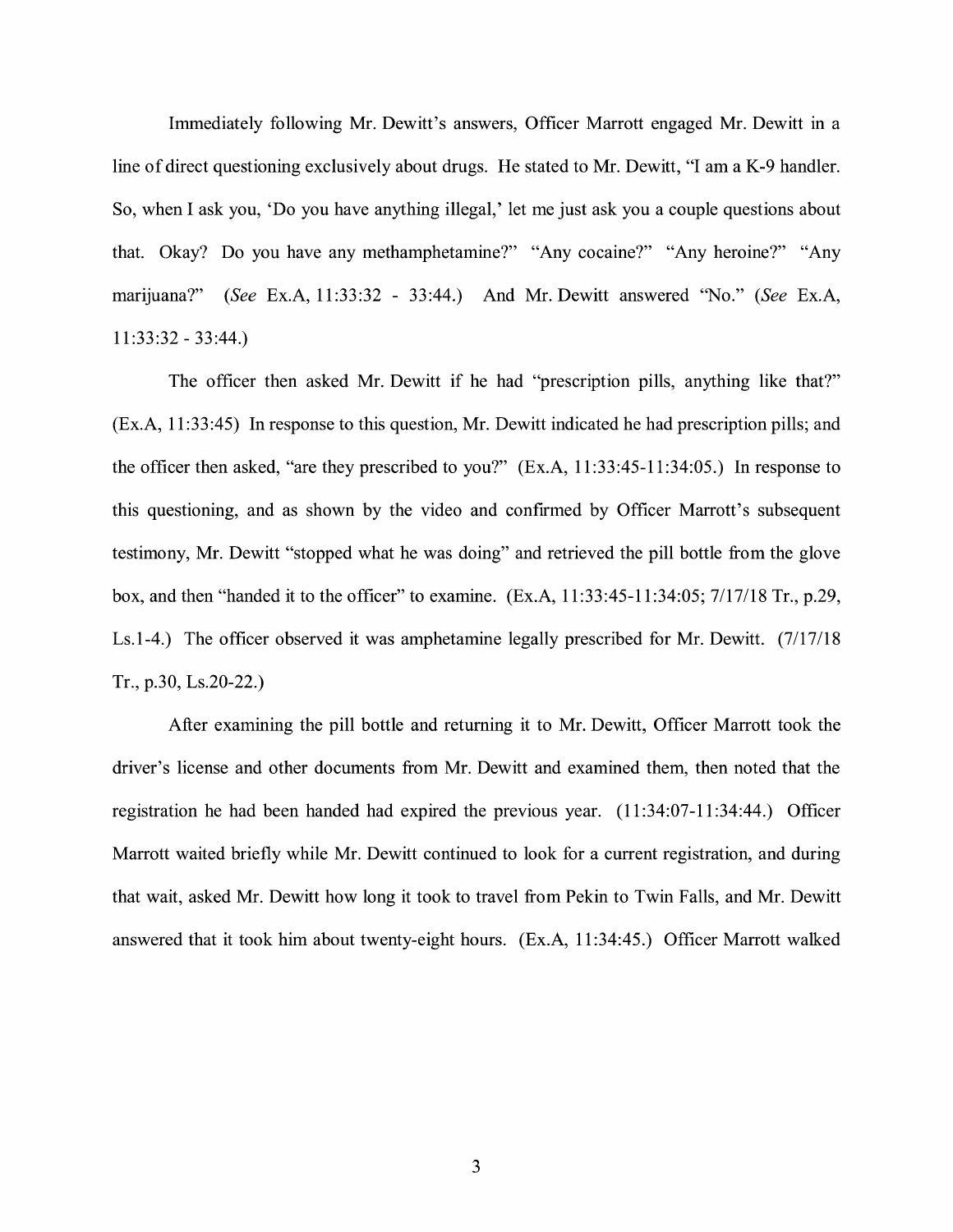back to his patrol car with the driver's license and other<sup>4</sup> vehicle documentation in hand and told Mr. Dewitt if he found a current vehicle registration, to waive it at him. (Ex.A, 11:36:05-12.)

Once back in his patrol car, Officer Marrott called in the driver's information to dispatch.  $(Ex.A, 11:36:25 - 11:30:0)$ . The officer then ran a google maps search on the travel reported by Mr. Dewitt (Pekin, Illinois to Twin Falls), which showed a travel time of twenty-two hours, which was six hours less than Mr. Dewitt's answer. (Ex.A, 11 :40:08.) Officer Marrott then told dispatch that based on this time discrepancy, and his observations of Mr. Dewitt back at the car, he had "reasonable suspicion" to believe Mr. Dewitt was involved in criminal activity; Officer Marrott did not wait for dispatch to return information, nor did he conduct any further tasks related to the traffic violation. *(See generally,* Ex.A, 11 :40:08.) Officer Marrott left his patrol car and made the same announcement to Mr. Dewitt, telling Mr. Dewitt he was now being detained due to reasonable suspicion of drug activity.  $(Ex.A, 11:40:40 - 11:40:35.)$  He had Mr. Dewitt step out of the car and requested permission to search him; then he told Mr. Dewitt he was going to run his drug dog around his car.  $(Ex.A, 11:40:35 - 11:43:30.)$ 

Officer Marrott then took time to run his drug dog around Mr. Dewitt's car. (Ex.A, 11 :44:38 - 11 :46: 15.) According to the officer's later testimony, the dog's behaviors indicated the presence of drugs in Mr. Dewitt's car. *(See* R., p.133.) Based on the dog's response, Officer Marrott searched the trunk of Mr. Dewitt's car and discovered duffle bags containing multiple packages of marijuana. (R., p.133.)

Upon finding the marijuana Officer Marrott told Mr. Dewitt he was under arrest and read his *Miranda* rights. (Ex.A, 11:47:35 -11:48:16) Officer Marrott then faced Mr. Dewitt and said,

 $4$  Officer Marrott testified he took the Mr. Dewitt's insurance paper (7/16/18 Tr., p.20, Ls.8-15); the video indicates the officer took the expired registration (Ex.A, 11 :34:07-11 :35:00.)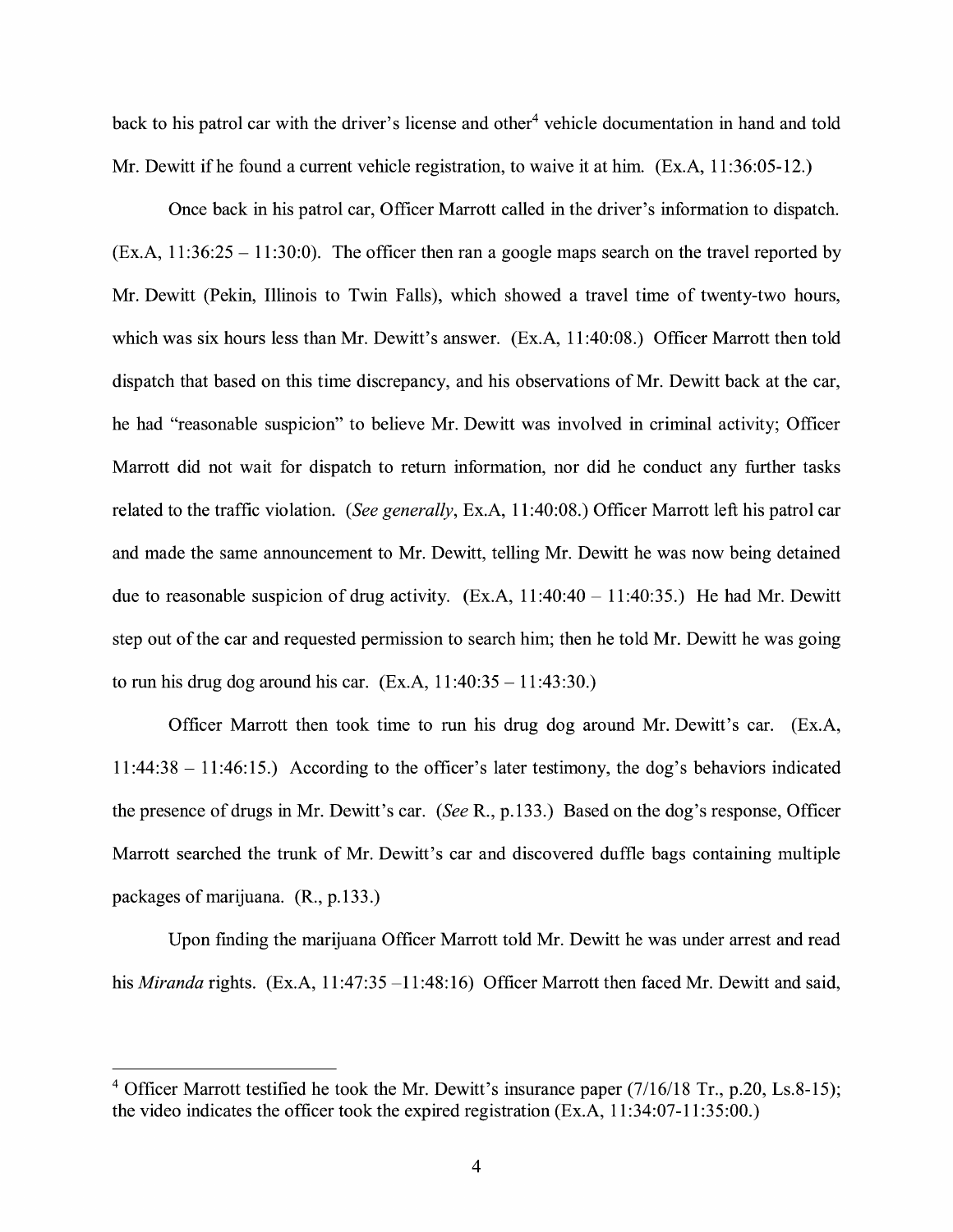"So, let's talk. You work with me, and I'll work with you the best I can." (Ex.A, 11 :48:20-

411 :48:45)

Officer Marrott gave Mr. Dewitt a choice, stating:

Hey I can work with you. I've got my narcotics team that can work with you. We can help you out. If you're willing to work and talk. But if you're just going to sit here and be quiet, I mean, that is your right, don't get me wrong, but if you don't want to work, then we have no other option than to book you as is. Okay. [As the officer and Mr. Dewitt are facing each other] So, I know you're not getting this from Idaho. Okay. And if you are, tell me  $-$  you've got a valuable piece of information – you may be sleeping in your own bed tonight [in audible] if you work with me, we can get you on your way and get you working, alright? But, you got to be truthful and you got to be honest with me."

(Ex.A, 11 :49:46)

Officer Marrott stopped talking and stood still, looking at Mr. Dewitt and waited for his response. Mr. Dewitt looked down, and, after a ten-second pause, raised his head and looked back at the officer and stated, "Without my lawyer" and then shook his head side to side. (Ex.A, 11:49-46 - 11:49:57.) The officer then said, "Okay," and tapped him on the chest and prepared to search Mr. Dewitt's clothing; he also told Mr. Dewitt they would be calling for another officer to transport him, since Officer Marrott's patrol vehicle was occupied by his dog. (Ex.A, 11 :49:58- 11 :50: 12.)

As Officer Marrott started searching through Mr. Dewitt's clothing, however, the officer asked, "how much you got on you?" and asked how much the drugs would sell for in Illinois; Mr. Dewitt responded by providing incriminating statements and resumed talking with the officer. (11:51:25.) The officer continued asking about Mr. Dewitt's drug activities, and Mr. Dewitt continued making incriminating statements. (Ex.A, 11:54:20 -12:00:00.)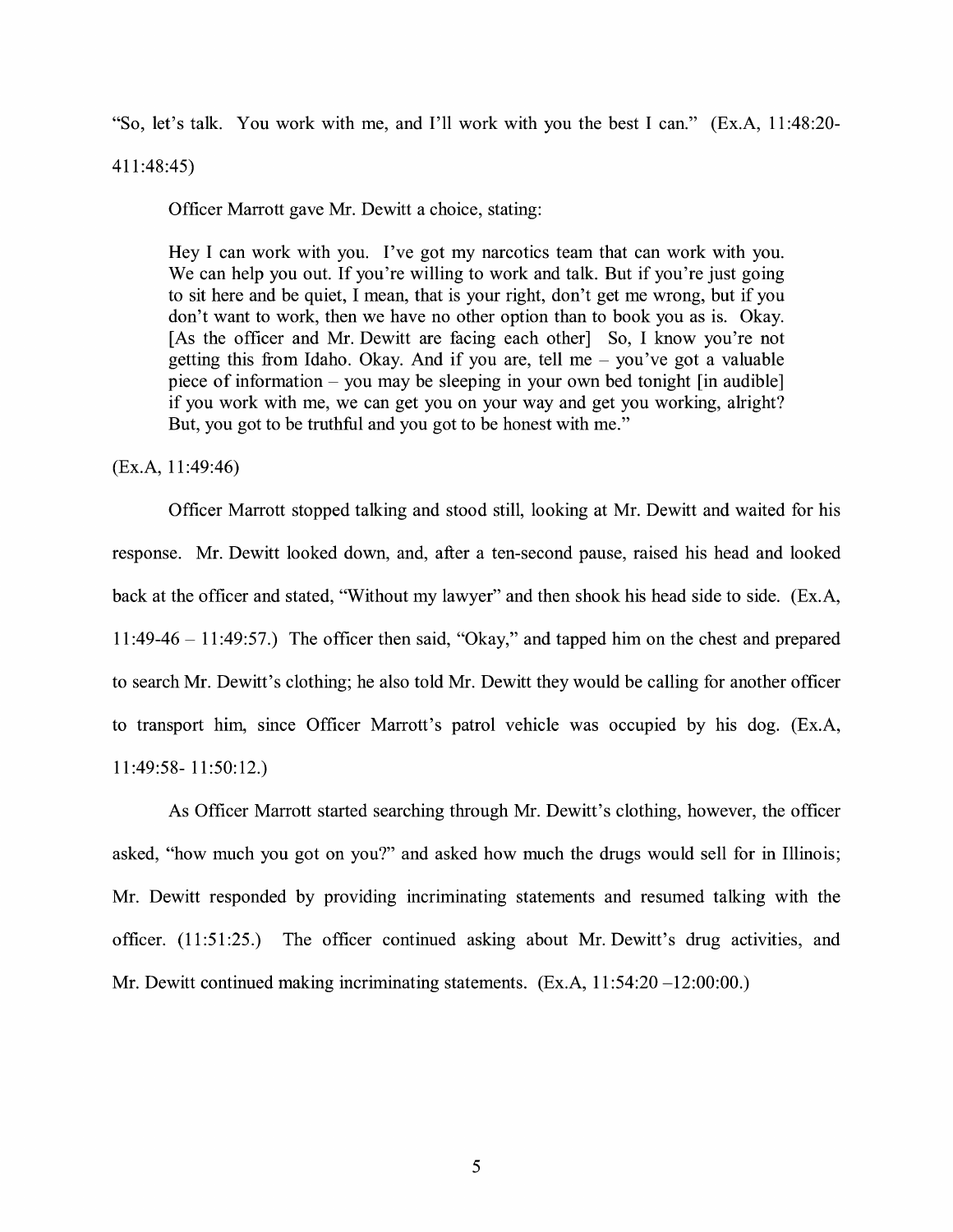Based on the evidence obtained during the stop and investigation, the State charged Mr. Dewitt with trafficking in marijuana. (R., pp.8-13.) Mr. Dewitt filed a motion to suppress and a supporting memorandum. (R., pp.87, 97.)

Mr. Dewitt's motion sought suppression on three grounds. First, he claimed that Officer Marrott violated his Fourth Amendment rights, as set forth in *Rodriguez v United States,* 575 U.S. \_, 135 S.Ct. 1609, 1614 (2015), and *State v. Linze,* 161 Idaho 605, 607 (2016), by unlawfully prolonging the traffic stop without reasonable suspicion of that Mr. Dewitt was engaged in any crime. (R., pp.101-03.) He asserted the officer deviated from the purpose of the traffic stop, unlawfully extending that stop, by making inquiries that were unrelated to the mission of the traffic stop in three specific instances: (1) by questioning Mr. Dewitt regarding his travel, *before* ever asking him for his driver's license and vehicle information; (2) by interrupting the legitimate tasks related to the traffic stop to investigate Mr. Dewitt's possession of prescription medications, including having Mr. Dewitt retrieve the pill bottle and answer questions about that medication; and (3) when the officer completely abandoned the original purpose of the traffic stop to conduct a drug investigation based on observations that did not give rise to reasonable suspicion of drug or other criminal activity. (R., pp. 101-03.)

Second, Mr. Dewitt claimed that Officer Marrott violated his Fourth Amendment rights by searching the trunk of his vehicle without probable cause, arguing that Officer Marrott's interpretation of the drug dog's behaviors was insufficient to provide probable cause to believe the trunk of the car contained drugs. (R., pp.103-04.)

Third, Mr. Dewitt claimed that Officer Marrott violated his Fifth Amendment right by continuing to question him after he had invoked his right to counsel.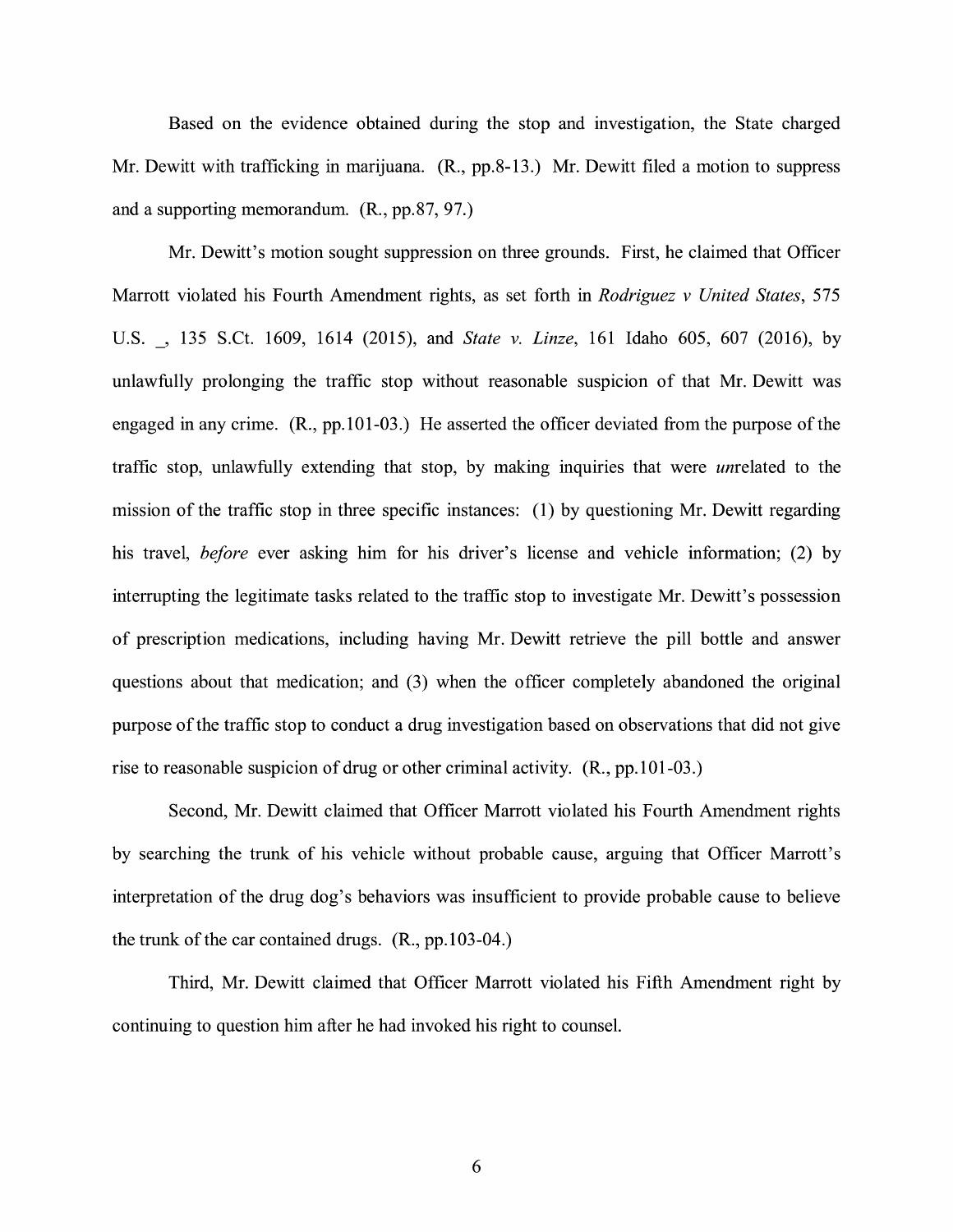The State filed a brief in opposition that did not respond to Mr. Dewitt's claim that the officer deviated from the mission of the traffic stop, unlawfully extending the detention, by making inquiries about Mr. Dewitt's travel before asking for his driver's license and investigating his possession of prescription medications. (R., pp.116-21.) Indeed, the State did not even acknowledge the application of *Rodriguez* and *Linze* regarding these claims. *(See generally,* R., pp.116-21.) The State instead argued only that, by the time Officer Marrott conducted the dog sniff, the officer had sufficient facts to justify a reasonable suspicion. (R., pp.116-21.)

The district court denied Mr. Dewitt's motion to suppress. **(R.,** pp.130-40.) However, like the State, the district court did not address Mr. Dewitt's initial claims of unconstitutional prolonging; it did not decide whether the officer had unlawfully extended the stop with his inquiries about travel, or by interrupting traffic safety-related tasks to investigate Mr. Dewitt's prescription drugs. *(See generally* R., pp.130-38.) Rather, the district court framed the issue as whether the officer had unlawfully extended the traffic stop by deploying the drug dog, and if so, whether such an extension of time was justified by reasonable suspicion. (R., pp.134-38.)

As to this question, the district court found no unlawful prolonging because the duration of the stop, with the drug investigation, was "typical" of other traffic stops conducted by Officer Marrott, because Officer Marrott was "waiting for a return from dispatch on Dewitt's information," and because "Dewitt had still not provide Marrott with a valid vehicle registration." (R., p.137.) The district court alternatively found that if the traffic stop had been extended, the extension was justified by Officer Marrott's reasonable suspicion that Mr. Dewitt was engaged in criminal activity. (R., p.137.)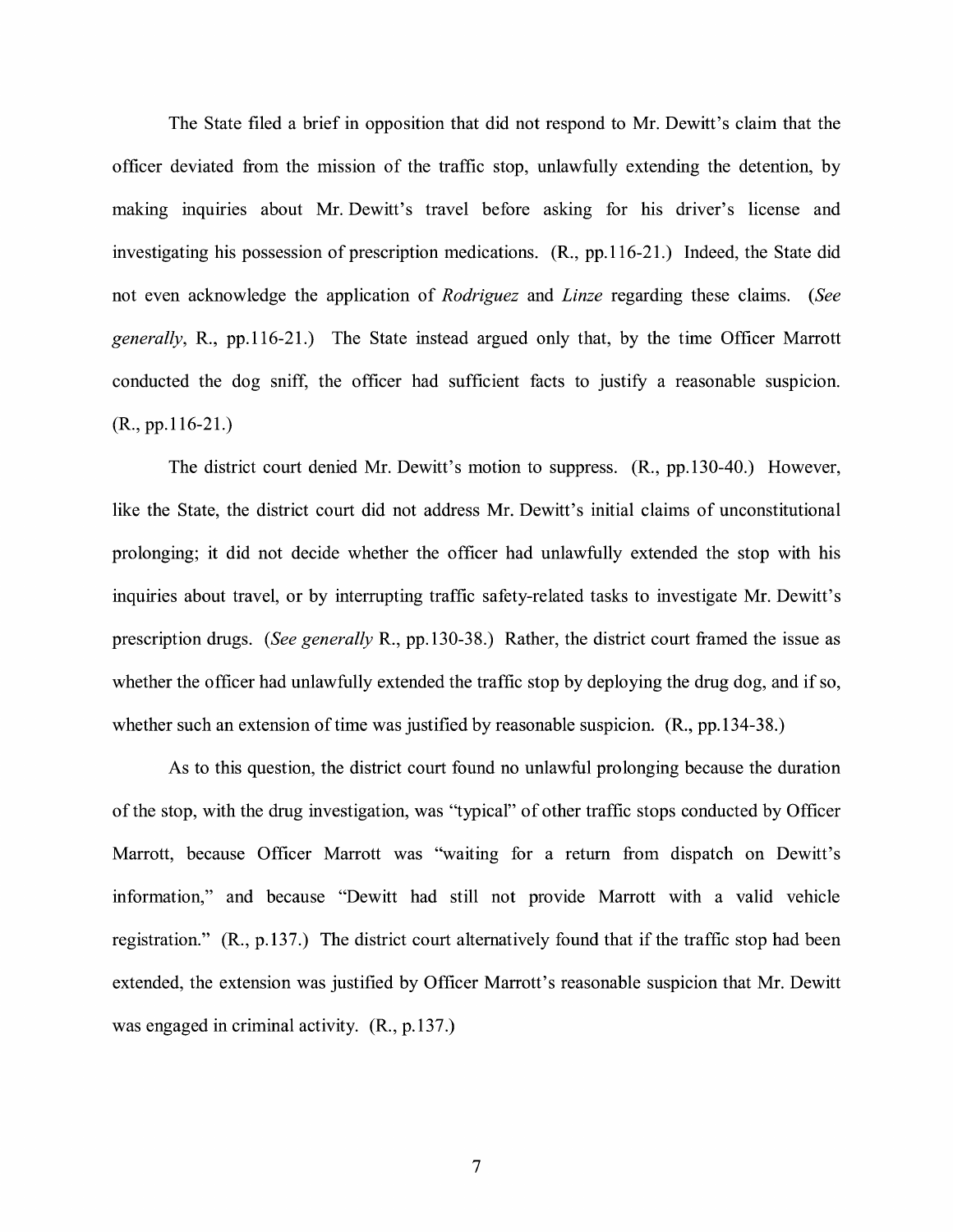The district court also concluded that the drug dog's behavior provided Officer Marrott probable cause to search Mr. Marrott's car, and therefore denied suppression of the evidence found in the trunk. (R., pp.132-48.) Regarding Mr. Dewitt's Fifth Amendment claim, the district court concluded that Mr. Dewitt's statements, "without my lawyer" and shaking his head, made in response to the officer's request to talk and help him, was ambiguous, and not a clear unequivocal request for counsel. (R., p.145.)

Following the denial of his suppression motion, Mr. Dewitt entered a conditional plea of guilty to marijuana trafficking, reserving his right to appeal the district court's decision. ( 1/10/ 19 Tr., p.48, Ls.17-125.) The district court imposed a sentence of seven years, with two-years fixed. (R., p.163 .) Mr. Miller filed a timely Notice of Appeal. (R., p.170.)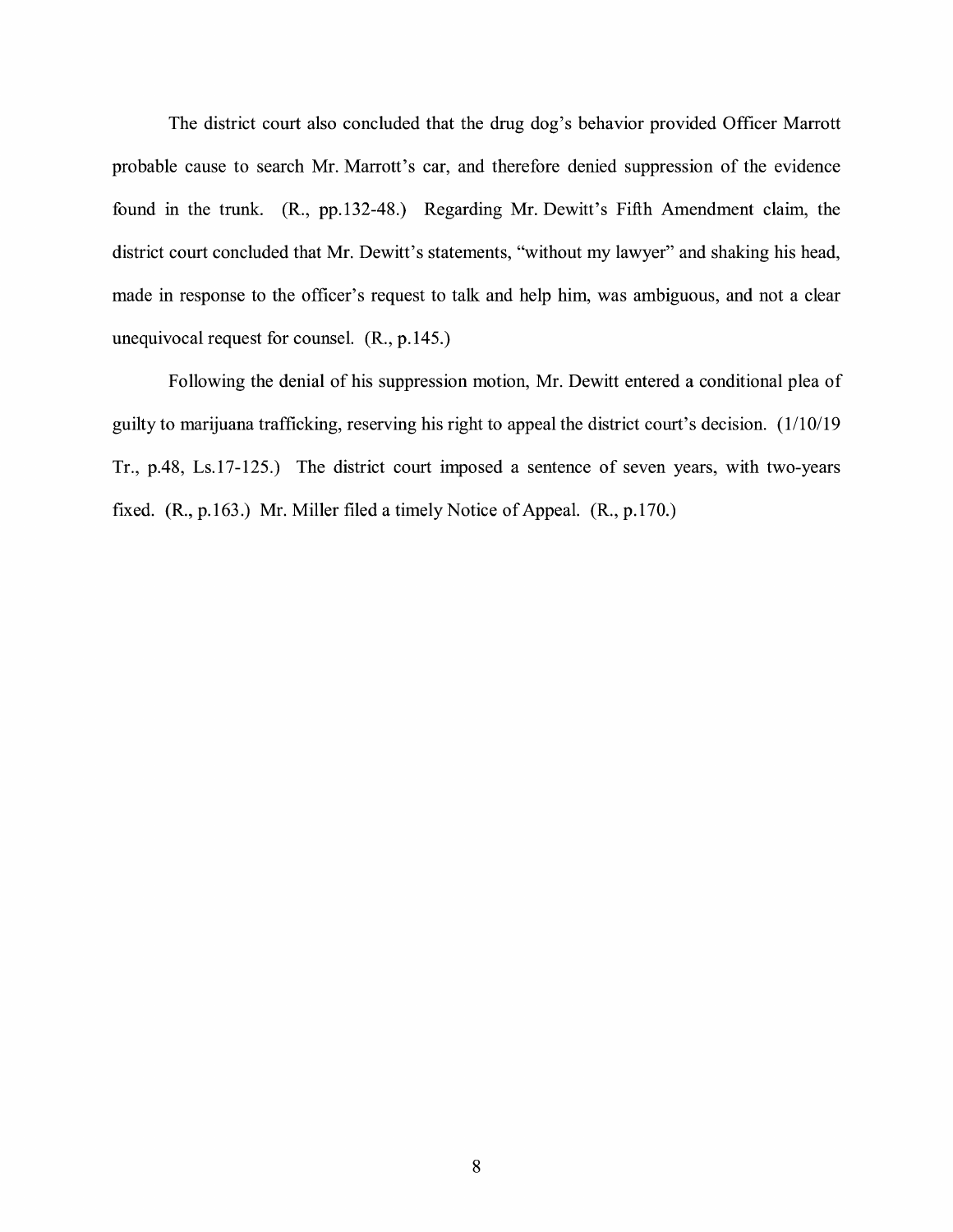## ISSUE

Did the district court err when it denied Mr. Dewitt's motion to suppress?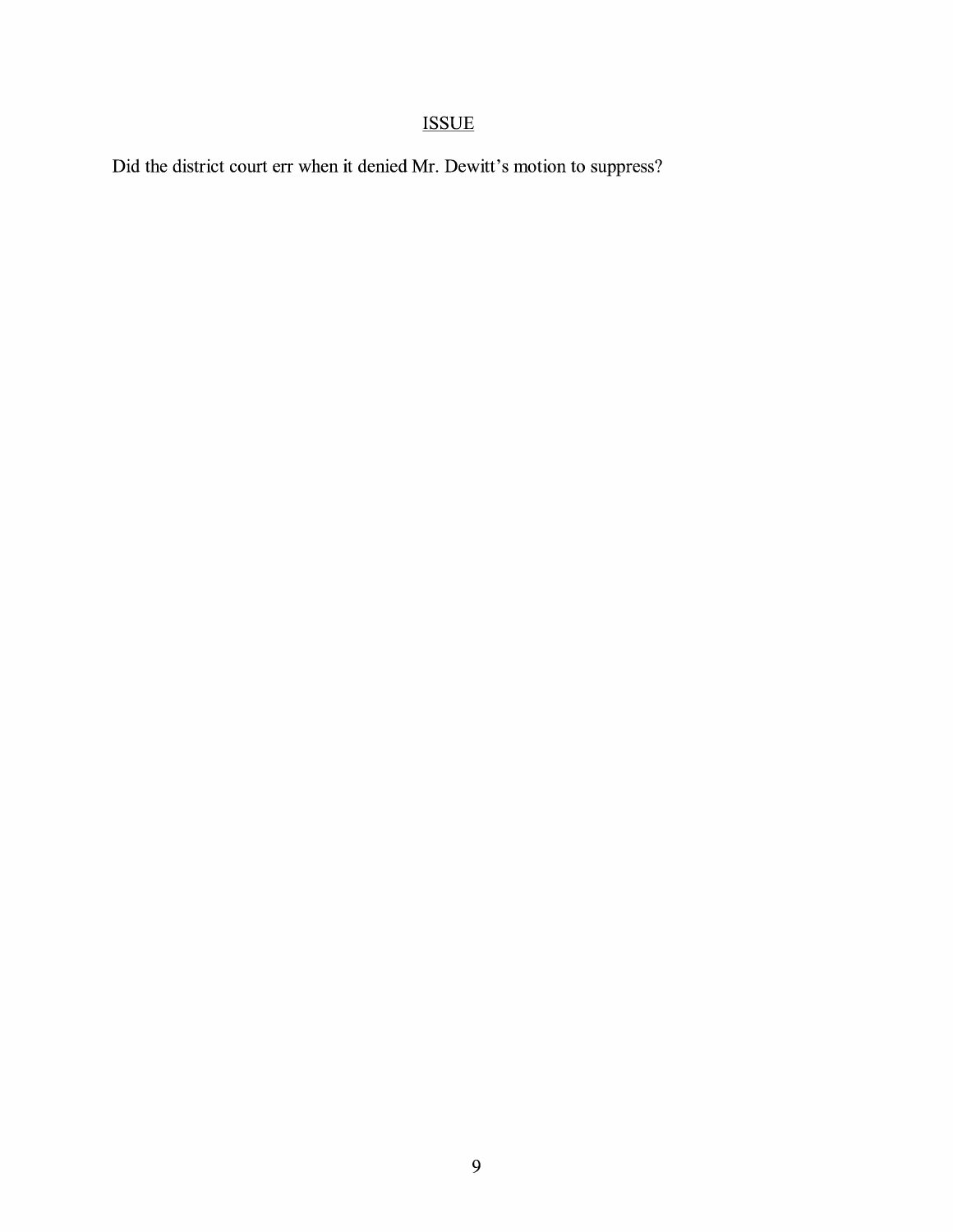#### ARGUMENT

#### The District Court Erred When It Denied Mr. Dewitt's Motion To Suppress

#### A. Introduction

Mr. Dewitt asserts, as he did in the district court, that Officer Marrott violated his Fourth Amendment rights by conducting investigations unrelated to the mission of the traffic stop, and without reasonable suspicion, thereby unlawfully prolonging his detention. Officer Marrott also violated Mr. Dewitt's Fifth Amendment rights by continuing with questioning after Mr. Dewitt had invoked his right to counsel. Suppression should have been granted.

#### B. Standard Of Review

This Court defers to the district court's factual findings unless clearly erroneous, but freely reviews whether the facts surrounding the search and seizure satisfy constitutional requirements. *State v. Downing,* 163 Idaho 26, 29 (2017). This Court defers to the district court's factual findings absent a showing that the findings are clearly erroneous. *Id.* However, where the appellate court has exactly the same evidence before it as was considered by the district court, the appellate court does not extend the usual deference to the district court's evaluation of the evidence. "Under these limited circumstances, the appellate court's role is to freely review the evidence and weigh the evidence in the same manner as the trial court would do." *State v. Lanliford,* 162 Idaho 477, 492 (2017).

## C. Officer Marrott Unlawfully Prolonged The Traffic Stop In Violation Of Mr. Dewitt's Fourth Amendment Rights

The Fourth Amendment of the United States Constitution provides that "[t]he right of the people to be secure in their persons, houses, papers, and effects, against unreasonable searches and seizures, shall not be violated." U.S. Const. amend. IV. Evidence obtained in violation of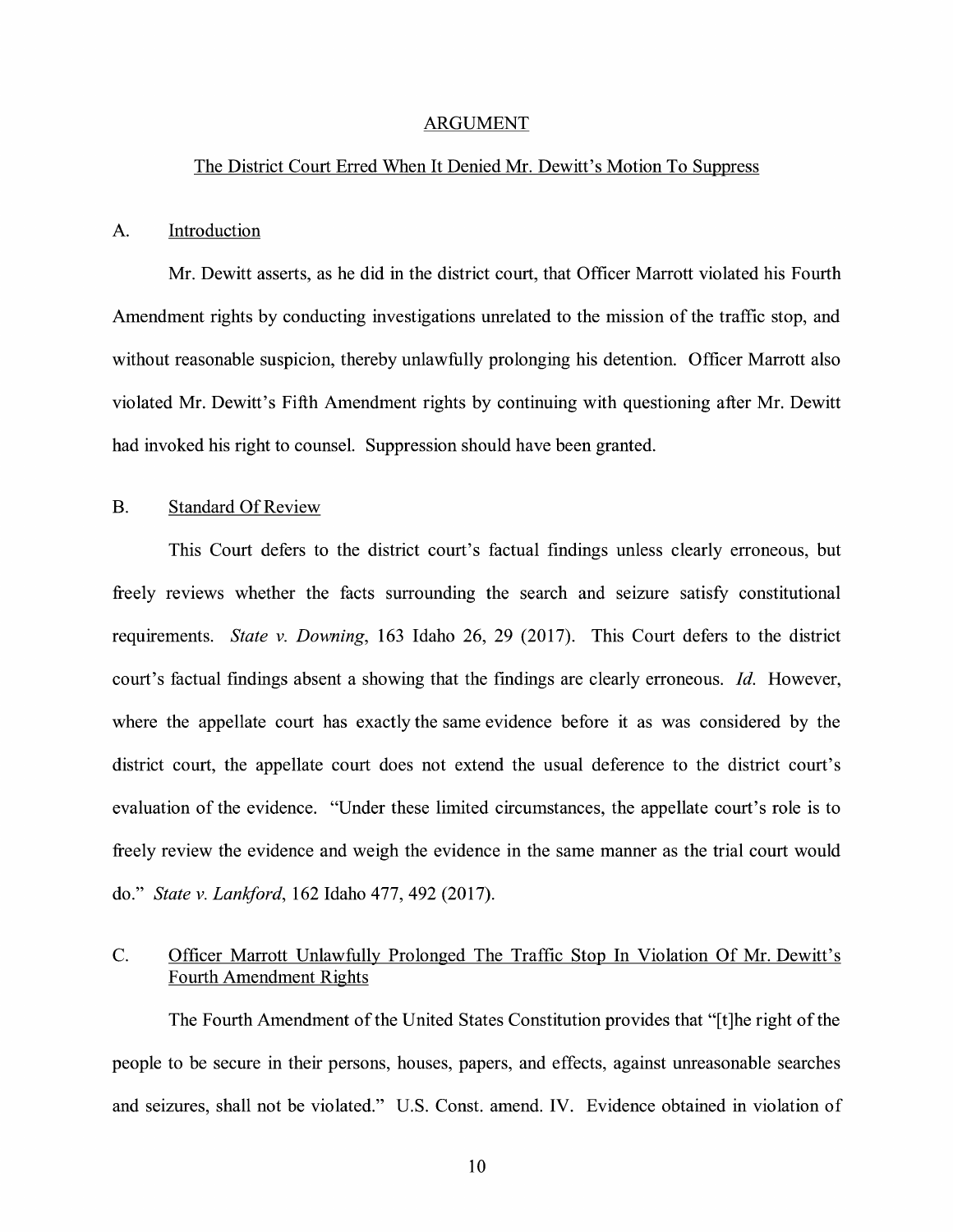Fourth Amendment protections is subject to the exclusionary rule, which requires the suppression of both primary evidence obtained as a direct result of an illegal search or seizure, and evidence later discovered and found to be derivative of an illegality, that is, "fruit of the poisonous tree." *See Wong Sun v. United States*, 371 U.S. 471, 484-85 (1963); *State v. Guzman*, 122 Idaho 981, 988-98 (1992).

"The seizure of a vehicle's occupants in order to investigate a traffic violation is a 'reasonable seizure' under the Fourth Amendment so long as the seizing officer had reasonable suspicion that a violation had occurred." *Linze*, 161 Idaho at 608 (quoting *Rodriguez v. United States*, 575 U.S. \_, 135 S.Ct. 1609, 1614 (2015). "A seizure justified only by a police-observed traffic violation … becomes unlawful if it is prolonged beyond the time reasonably required to complete the mission of the traffic stop." *Rodriguez*, 575 U.S.\_, 135 S.Ct. 1609, 1612 (2015). As to the tasks related to "the mission of the traffic stop," the U.S. Supreme Court has stated:

Beyond determining whether to issue a traffic ticket, an officer's mission includes "ordinary inquiries incident to [the traffic] stop." Typically such inquiries involve checking the driver's license, determining whether there are outstanding warrants against the driver, and inspecting the automobile's registration and proof of insurance. These checks serve the same objective as enforcement of the traffic code: ensuring that vehicles on the road are operated safely and responsibly.

#### *Rodriguez*, 575 U.S.\_, 135 S.Ct. at 1614.

The Fourth Amendment also tolerates "certain *un*related investigations that [do] not lengthen the roadside detention." *Rodriguez*, 575 U.S. at \_, 135 S.Ct. at 1614. These "unrelated investigations" include questioning, and dog sniffs. *Id*. "An officer, in other words, may conduct certain unrelated checks during an otherwise lawful traffic stop. But … he may not do so in a way that prolongs the stop, absent the reasonable suspicion ordinarily demanded to justify detaining an individual." *Id*.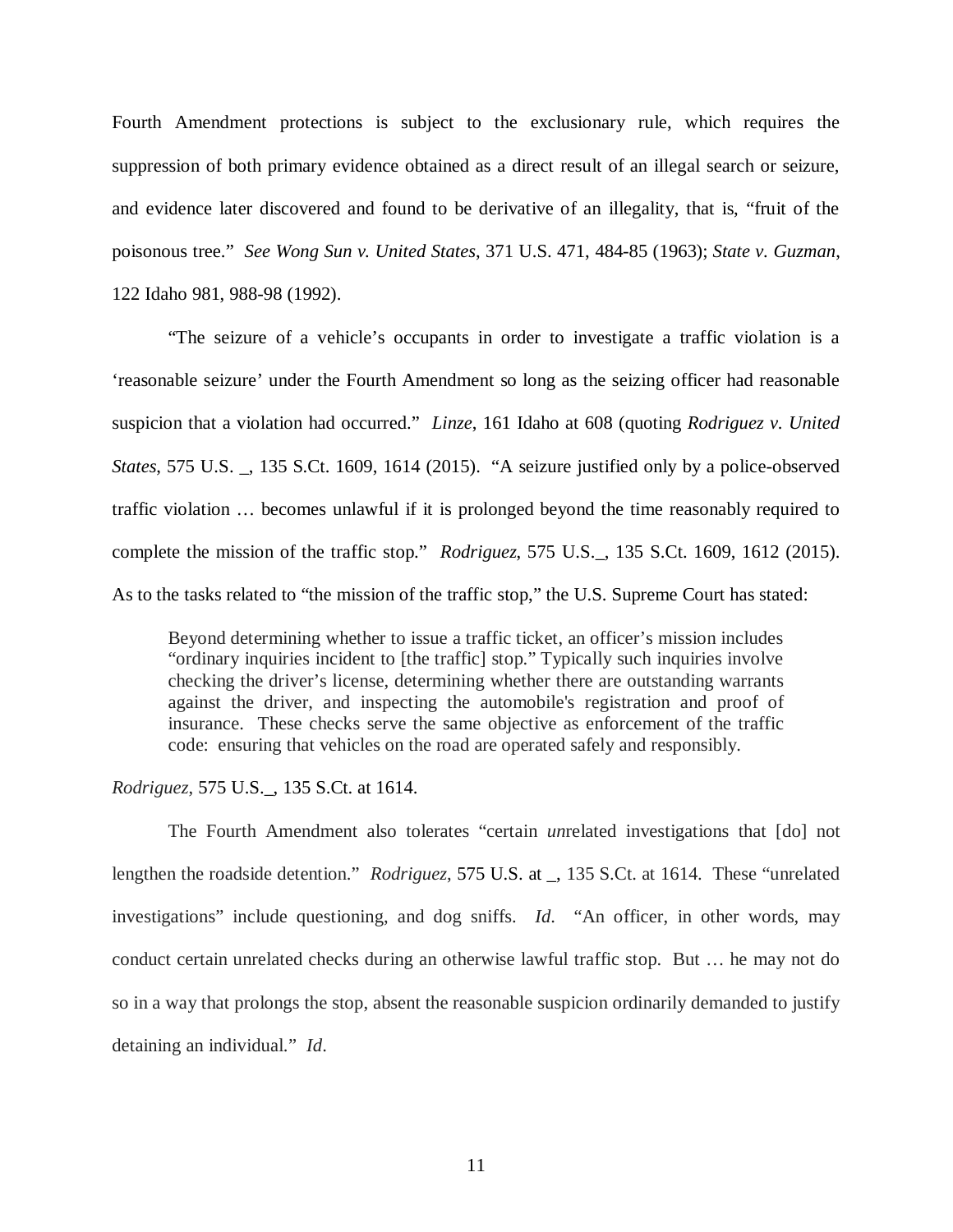A "police stop exceeding the time needed to handle the matter for which the stop was made violates the Constitution's shield against unreasonable seizures." *Id.,* at 1612. Additional tasks, unrelated to the mission of the traffic stop, that extend the duration of the seizure violate the Fourth Amendment, even if the intrusion is otherwise deemed *"de minimis." Id.* 

Ultimately, however, if an officer makes unrelated inquiries or investigations, the officer "will inevitably lengthen the time" of the traffic stop, *see Linze,* 161 Idaho at 608; unless the added time is justified by its *own* reasonable suspicion, the prolonging violates the Fourth Amendment. *Rodriguez,* 575 U.S.\_, 135 S.Ct. at 1616; *Linze,* 161 Idaho at 608. "This rule is both broad and inflexible. It applies to *all* extensions of traffic stops including those that could reasonably be considered *de minimis." Linze,* 161 Idaho at 608 (citing *Rodriguez,* 575 U.S.\_, 135 S.Ct. at 1615-16 (emphasis added)).

The burden is on the State to demonstrate that the seizure it seeks to justify was sufficiently limited both in scope, *and duration. State v. Parkinson,* 135 Idaho 357, 361-62 (Ct. App. 2000) (citing *Florida v. Royer,* 460 U.S. 491, 499-500 (1983)).

### 1. Officer Marrott's Unrelated Travel Inquiries, Made Prior To Requesting Mr. Dewitt's Driver's License and Registration, Unlawfully Extended The Detention

The district court erroneously concluded there was no unlawful extension of the traffic stop. *(See* R., p.138.) The district court's conclusion ignores the undisputed testimony and video evidence establishing that, in the initial minutes of the traffic stop investigation, *after* Officer Marrott finished advising Mr. Dewitt of the reason for the traffic stop, but *before* the officer had asked Mr. Dewitt if he had a license, registration, or insurance, Officer Marrott took time to ask Mr. Dewitt a series of questions seeking information about Mr. Dewitt's travel. (Ex.A, 11:32:20) -11:32:47; 7/16/18 Tr., p.27, Ls.8-22.) While such inquiries may generally be permissible during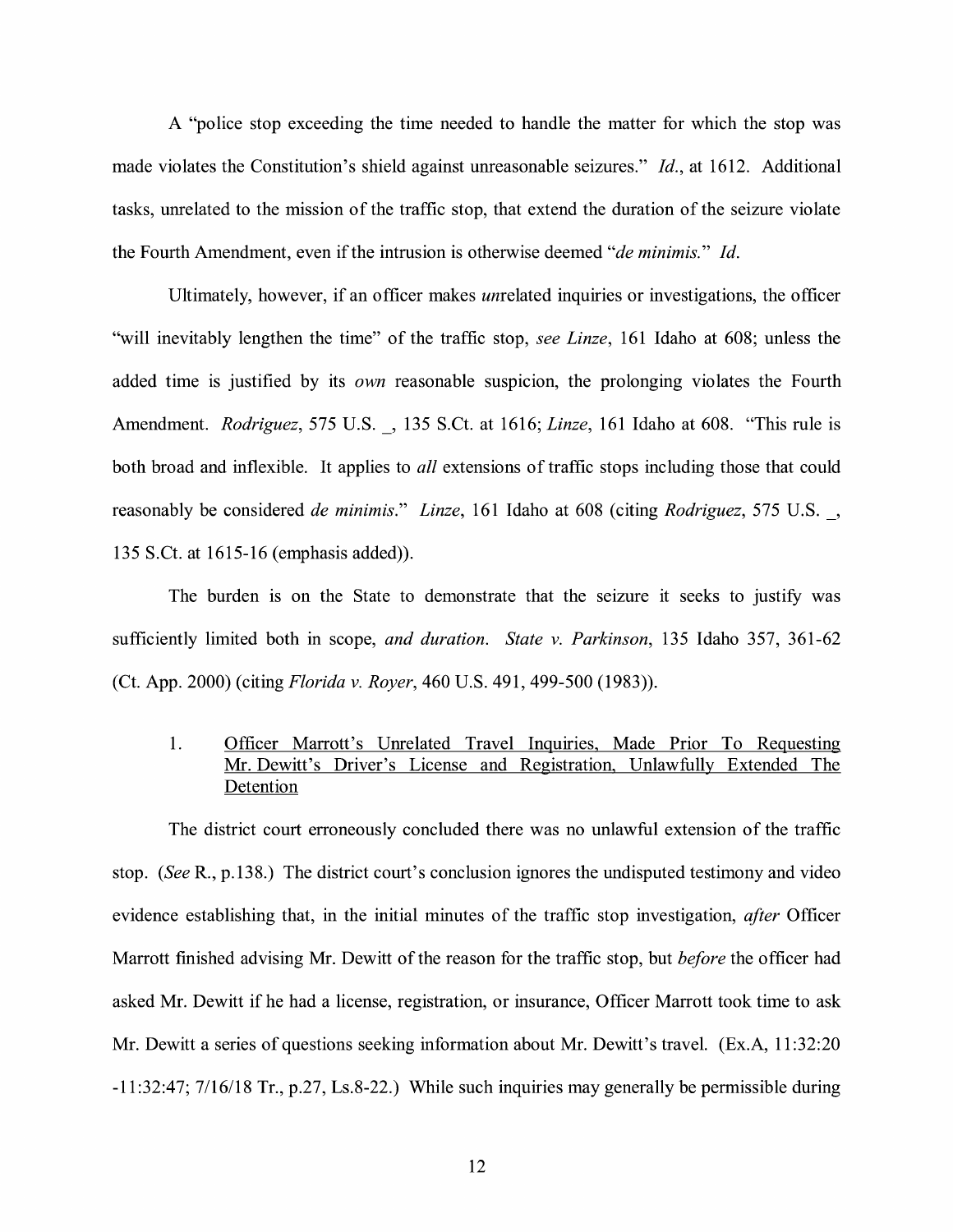a traffic stop, Officer Marrott's questioning was unrelated to the mission of the traffic stop, andursuant to *Rodriquez*, permissible *only* to the extent it did not prolong the stop. 575 U.S. \_, 135 S.Ct. at 1615-16.

The undisputed evidence establishes that Officer Marrott took approximately forty-five seconds to question Mr. Dewitt about his travel.  $(Ex, A., 11:32:20 - 11:33:04; 7/16/18 \text{ Tr.}, p.27,$ Ls.8-22.) During that period, Officer Marrott asked Mr. Dewitt where he was coming from that day and where he was headed; where was "home" and how long had he been "out here." (Ex.A, 11:32:20 -11:32:47; 7/16/18 Tr., p.27, Ls.8-22.) When asked how his request for travel information was relevant to the purpose of the traffic stop, Officer Marrott testified only that it was "a standard question" he asked everyone. (7/16/18 Tr., p.27, Ls.16-17.)

Officer Marrott's testimony and the video evidence confirm that Officer Marrott's route and travel inquiries were made after he had explained the reason for the stop and related traffic safety concerns, but *before* the officer ever asked Mr. Dewitt whether he had a driver's license and before the officer asked him to produce any vehicle information. (Ex.11:33:04; *see also* 7/16/18 Tr., p.27, Ls.8-20.)

Notwithstanding this clear and undisputed evidence the district court erroneously found that "Marrott asked Dewitt for his driver's license, proof of insurance, and vehicle registration" (R., p.132, finding #4), and that "While waiting for Dewitt to produce the requested documents, Marrott asked several standard questions about the origin and destination of Dewitt's trip." (R., p.132, finding #5.) To the extent the district court's factual findings conflict with the undisputed evidence establishing that Officer Marrott made unrelated travel inquiries *prior to* requesting Mr. Dewitt's documentation, the district court's factual findings are clearly erroneous and cannot stand.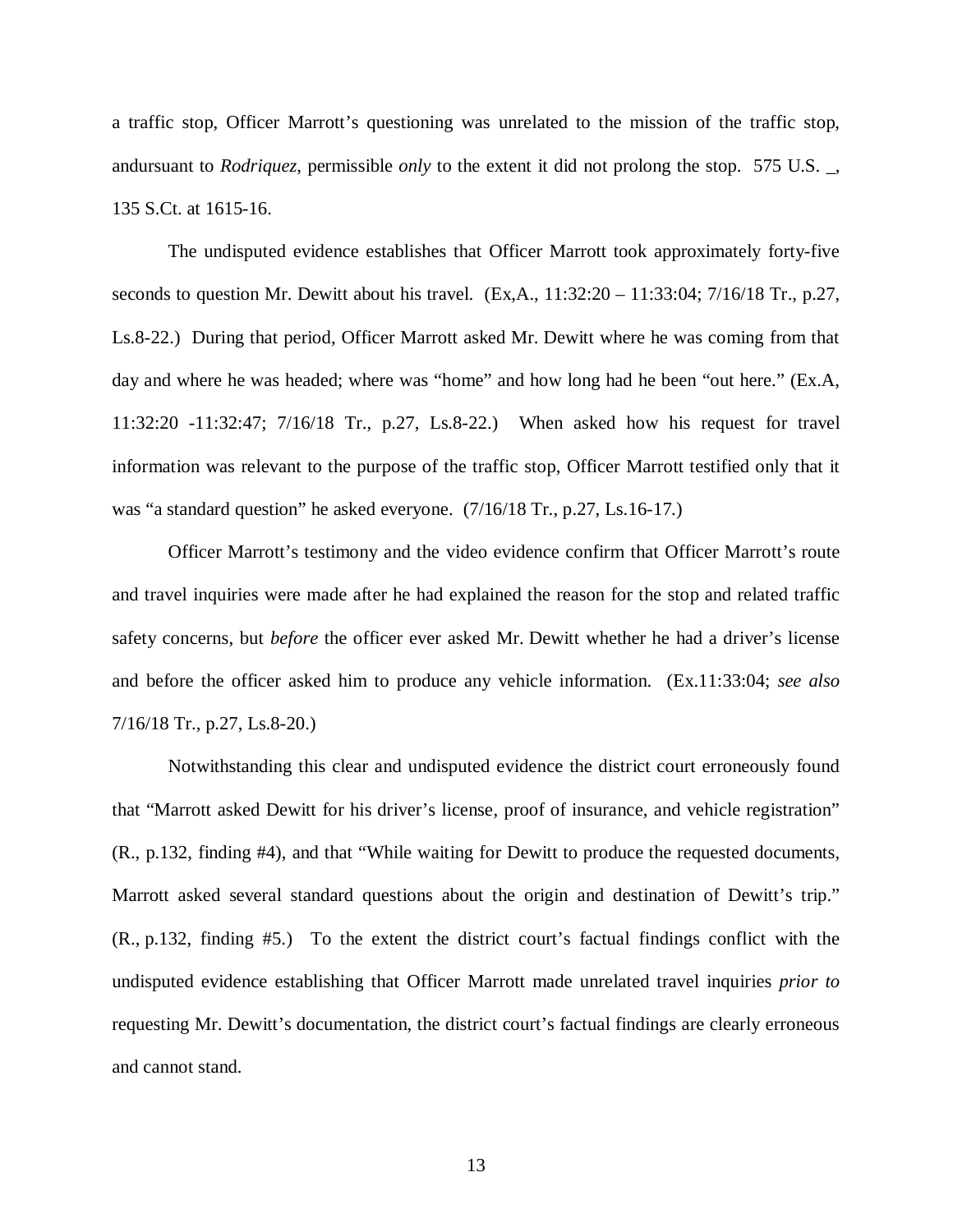Contrary to the district court's factual findings and legal conclusions, Officer Marrott unlawfully extended Mr. Dewitt's detention, violating his Fourth Amendment rights. The State failed to constitutionally justify the unrelated inquiry. Suppression should have been granted.

## 2. Officer Marrott's Questioning Into Mr. Dewitt's Possession Of Illegal And Prescription Drugs Was Unrelated To The Mission Of The Traffic Stop And Unlawfully Prolonged The Detention

Officer Marrott additionally violated Mr. Dewitt's Fourth Amendment rights when the officer deviated from the traffic safety-related tasks in order to conduct an unrelated investigation of the prescription medications that Mr. Dewitt possessed. Although this interruption was a basis of Mr. Dewitt's claim (R., p.101), the district court's factual findings are erroneous because they fail to even mention these critical facts, referring instead only generally to the fact that the officer asked questions about controlled substances and fail to mention that the officer took time to investigate Mr. Dewitt's medications. (R., p.132, #5.)

The officer asked Mr. Dewitt if he had "prescription pills, anything like that?" (11:33:45) In response to this question, Mr. Dewitt indicated he had prescription pills; and the officer then asked, "are they prescribed to you?" (Ex.A, 11:33:45-11:34:05.) In response to this questioning - and as shown by the video and confirmed by Officer Marrott's subsequent testimony, Mr. Dewitt "stopped what he was doing" and retrieved the pill bottle from the glove box, and then "handed it to the officer" to examine. (Ex.A, 11:33:45-11:34:05; 7/17/18 Tr., p.29, Ls.1-4.) The officer observed it was amphetamine legally prescribed for Mr. Dewitt and then returned it to Mr. Dewitt. (7/17/18 Tr., p.30, Ls.20-22.)

Because the officer's investigation into Mr. Dewitt's prescription medication was not related to the mission of the traffic stop as defined by *Rodriguez,* and because the investigation resulted in a deviation of from the purpose of the traffic stop, and because the State failed to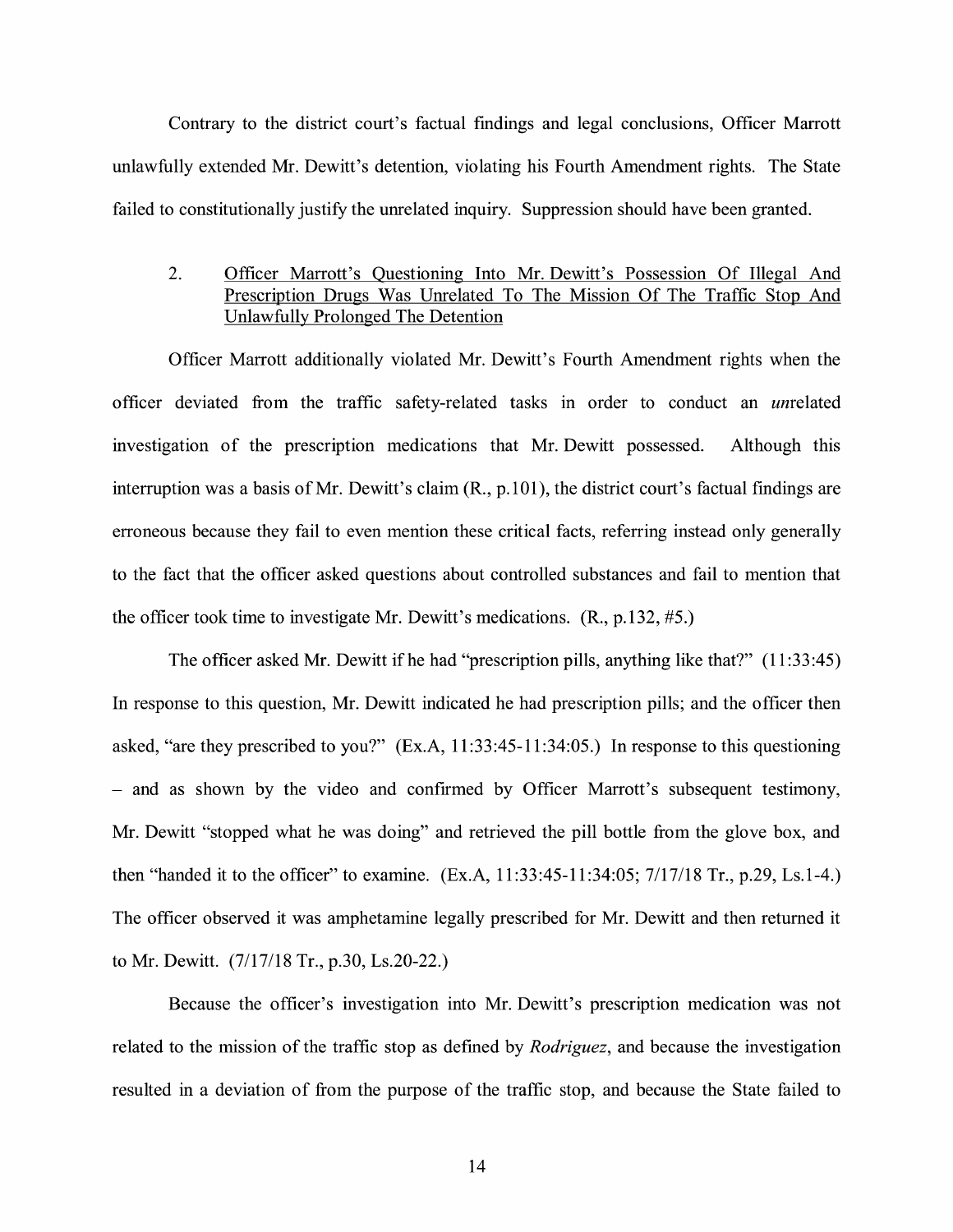demonstrate the unrelated investigation was justified by its own reasonable suspicion, the district court erred by concluding there was no unlawful extension of the stop. Suppression on this basis should have been granted.

## 3. Officer Marrott's Unrelated Task Of Deploying His Drug Dog Unlawfully Extended The Detention Because The Officer Lack Objective Facts To Justify A Reasonable Suspicion

Suppression should also have been granted because Officer Marrott abandoned original purpose of the traffic stop to conduct a drug investigation without reasonable suspicion. The district court erroneous concluded that Officer Marrott's conduct in taking time to deploy his drug dog did not unlawfully extend the traffic stop. (R., pp.134-37.) The district court concluded that the dog sniff did not prolong the stop, and alternatively that even if the dog sniff prolonged the traffic stop, the extension was justified by the officer's reasonable suspicion. Both conclusions are erroneous.

## a. The District Court Erred By Concluding That The Dog Sniff Did Not Extend The Traffic Stop

The district court offered several reasons for concluding there was no extension of the traffic stop. First, the district concluded that, because the stop in fact took no longer than a "typical" traffic stop, there was no unconstitutional prolonging. (R., pp.137-38.) This conclusion rests on a legal premise that there is a set "reasonable amount of time" for each stop, and that premise was explicitly rejected by the U.S. Supreme Court in *Rodriguez,* and the Idaho Supreme Court in *Linze,* which hold that an officer must always be diligent. *See Linze,* 161 Idaho at 609. The district court's reason conflicts with controlling precedent which holds that *any* deviation from the original purpose of the traffic stop "will *inevitably* lengthen" the detention. *Linze,* 161 Idaho at 608.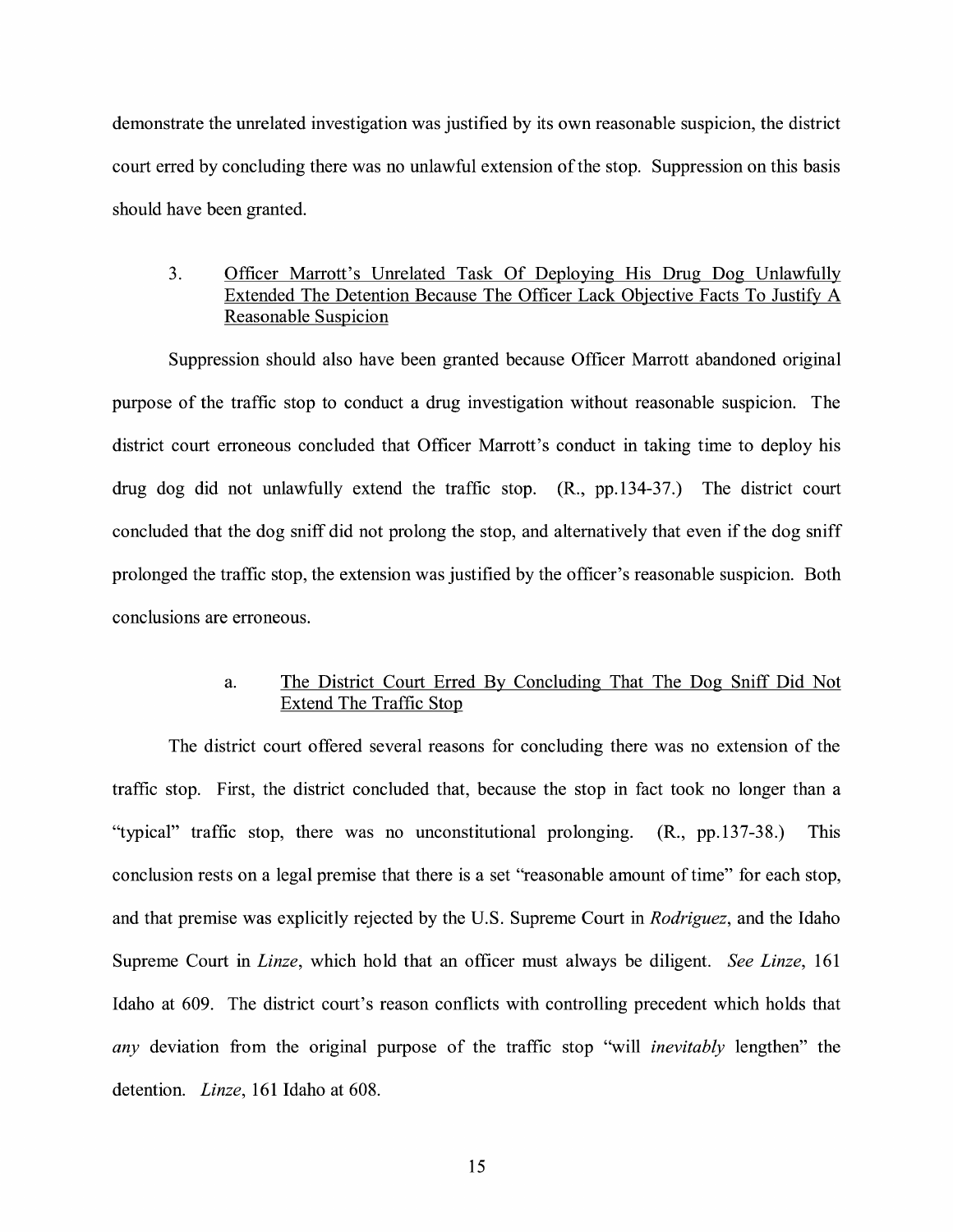The district court also concluded that deploying the drug dog did not extend the traffic stop because Officer Marrott was "waiting for a return from dispatch on Dewitt's information," and because "Dewitt had still not provided Marrott with a valid vehicle registration." (R., p.137.) The district court's findings and conclusions are unsupported by the record and are contrary to controlling precedent. By the time Officer Marrott decided to deploy his drug dog, he was neither waiting for a license-check return from dispatch nor allowing Mr. Dewitt to continue looking for his vehicle documents; rather, Officer Marrott had explicitly and unequivocally abandoned the purpose of the traffic stop, right after he performed the google map search and discovered the discrepancy in the travel times report by Mr. Dewitt.

The video shows clearly that, after discovering the travel time discrepancy, Officer Marrott told dispatch that he had "reasonable suspicion" to believe Mr. Dewitt was involved in criminal activity, and Officer Marrott left his patrol car and made the same announcement to Mr. Dewitt, telling Mr. Dewitt he was now being detained due to reasonable suspicion of drug activity.  $(Ex.A, 11:40:40 - 11:40:35.)$  He had Mr. Dewitt step out of the car and requested permission to search him; then he told Mr. Dewitt he was going to run his drug dog around his car. (Ex.A, 11:40:35 – 11:43:30.) Officer Marrott did not wait for dispatch to return information, nor did he conduct any further tasks related to the traffic violation. (*See generally*, Ex.A, 11:40:08.) Nor did the State present any evidence to show that the tasks tied to the mission of the traffic stop had been transferred to any other officer. (*See generally*, 7/16/18 Tr.) The district court's conclusion that conducting the dog sniff did not extend the stop was legally and factually erroneous.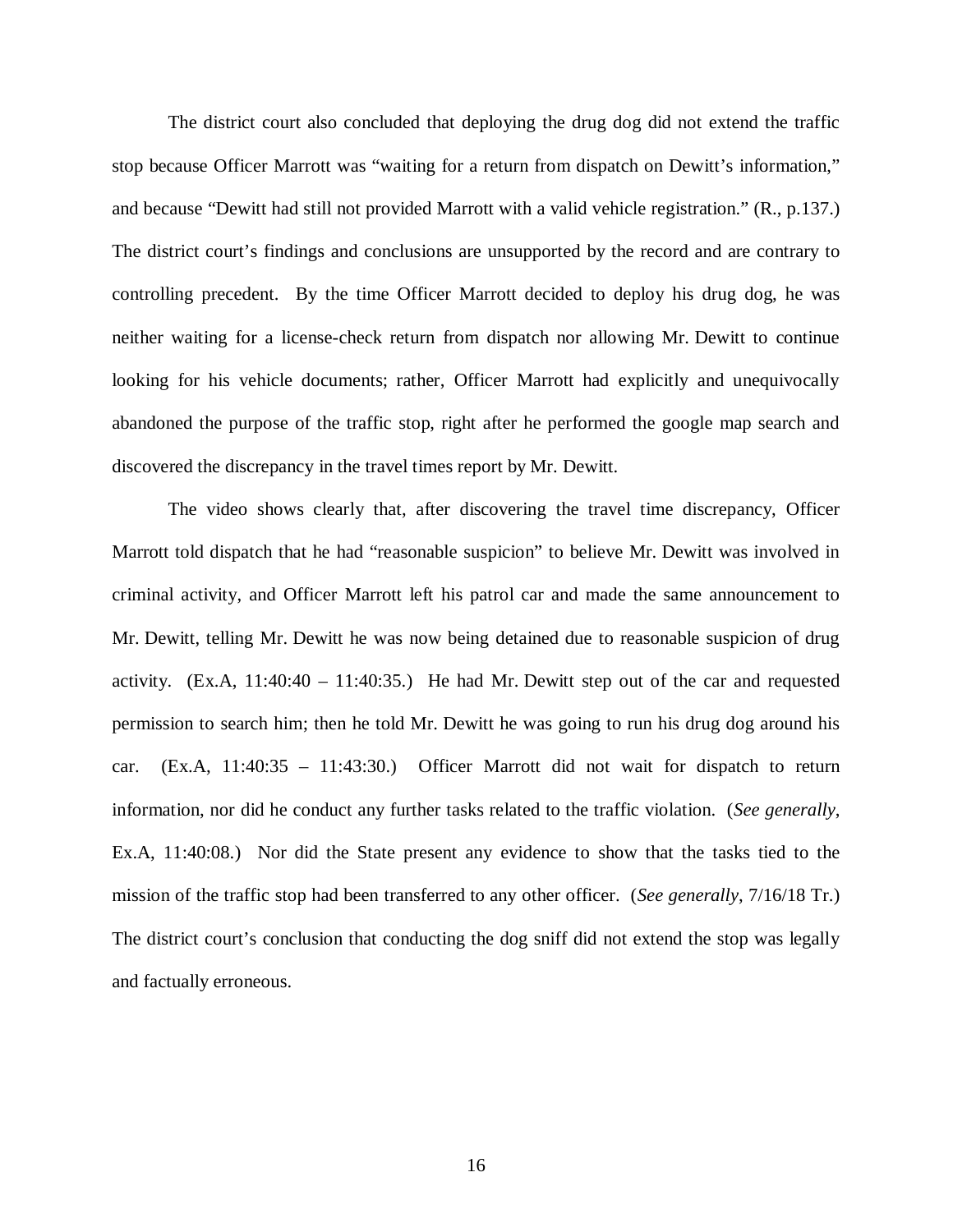## b. Officer Marrott's Observations Did Not Give Rise To Reasonable Suspicion

An officer's observations and events succeeding the initial stop may permit extending the length and scope of a traffic stop, but *only* if there exist objective and specific articulable facts that provide the constitutionally-required level of "reasonable suspicion" to justify an investigative detention. An investigative detention is permissible *only* if it is based upon specific articulable facts which justify suspicion "that the detained person is, has been, or is about to be engaged in criminal activity." *Florida v.* Royer, 460 U.S. 491, 499-500 (1983). The quantity and quality of information necessary to establish reasonable suspicion is less than that necessary to establish probable cause. *Alabama v. White,* 496 U.S. 325, 330 (1990) Still, reasonable suspicion requires more than a mere hunch. *Id.* at 329. Whether an officer possessed reasonable suspicion is evaluated based on the totality of the circumstances known to the officer at or before the time of the detention. *United States v. Cortez,* 449 U.S. 411, 417 (1981); *State v. Kelly,* 160 Idaho 761, 763 (Ct. App. 2016). "Reasonable suspicion depends on the factual and practical considerations of everyday life." *Naverette v. California,* 572 U.S. 393, 402 (2014).

As explained below, the behaviors and items observed by the officer, even in their aggregate, were not indicative of drug activity or any other criminal conduct and therefore did not justify extending the stop to conduct a drug investigation.

Officer Marrott indicated that his suspicion was reasonable based on several factors. He indicated first that Mr. Dewitt was extremely nervous. *(See* 7/16/18 Tr., p.17, L.7 - p.21, L.18.) However, courts have made clear that "a nervous demeanor during an encounter with law enforcement is of limited significance in establishing the presence of reasonable suspicion because it is common for people to exhibit signs of nervousness when confronted with law enforcement regardless of criminal activity. *State v. Neal,* 159 Idaho 919, 924 (Ct. App. 2016);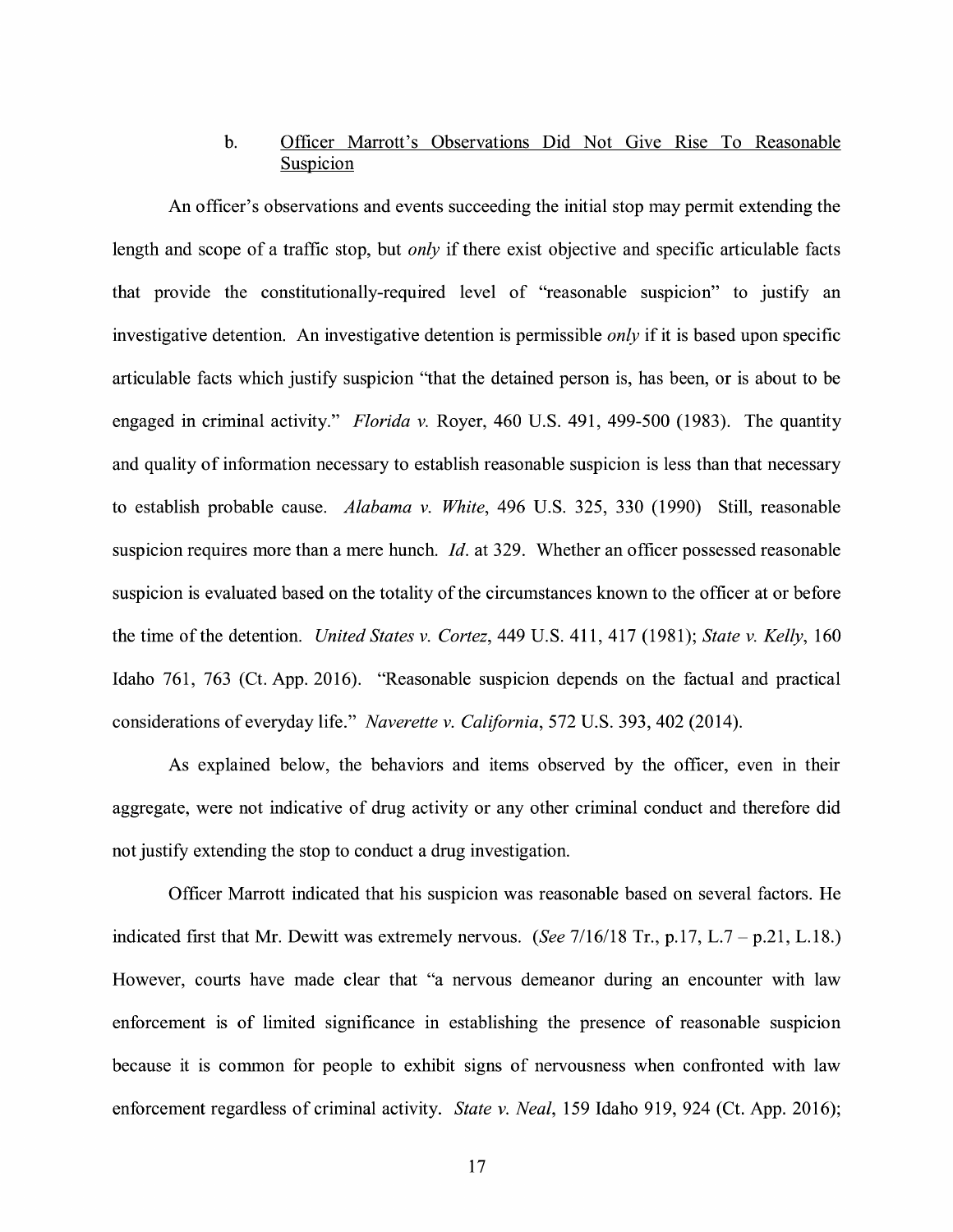*State v. Zuniga,* 143 Idaho 431, 435 (Ct. App. 2006), *State v. Gibson,* 141 Idaho 277, 285-86 (Ct. App. 2005). In the present case the signs of nervousness Officer Marrott observed are also attributable to the amount of caffeine and legally-prescribed amphetamine in Mr. Dewitt's system. *(See 7/16/18 Tr., p.17, L.7 – p.21, L.18.)* This factor does not add to the totality of the circumstances, however, because Officer was aware that Mr. Dewitt was prescribed amphetamine. *(See 7/16/18 Tr., p.17, L.7 – p.21, L.18.)* Officer Marrott also claims that the vehicle having a single key in the ignition was a sign, based on his training and experience, of drug activity.<sup>5</sup> (See 7/16/18 Tr., p.17, L.7 – p.21, L.18.) Thousands of drivers wisely have only one car key in the ignition and this factor does not add to reasonable suspicion. Additionally, Officer Marrott claimed he had suspicion because Mr. Dewitt "didn't know where he was coming from." This is not true and is belied by the record; Mr. Dewitt stated only that he did not remember whether the name of the town where he visited was called Twin Falls or Twin Plains. *(See*  $7/16/18$  *Tr., p.17, L.7 – p.21, L.18.)* This type of uncertainty on the part of an out-of-state motorist does not add to any reasonable suspicion of criminal activity.

Without additional facts suggestive of drug activity or other criminal activity, these facts are insufficient to justify prolonging the stop so that the officer can conduct a new drug investigation. To hold otherwise would allow the traffic stops of the countless thousands of long-distance travelers to result in drug investigations and prolonged detentions, and as such is incompatible with the Fourth Amendment's requirement of reasonableness. *Cf. State v. Kelly*, 160 Idaho 761, 763 (Ct. App. 2016) (concluding that using the interstate freeway, despite the fact that it is used by individuals engaged in a host of criminal activity, "cannot give rise to a

<sup>&</sup>lt;sup>5</sup> There was no claim, nor evidence to support a claim, that Officer Marrott reasonably suspected Mr. Dewitt was driving under the influence.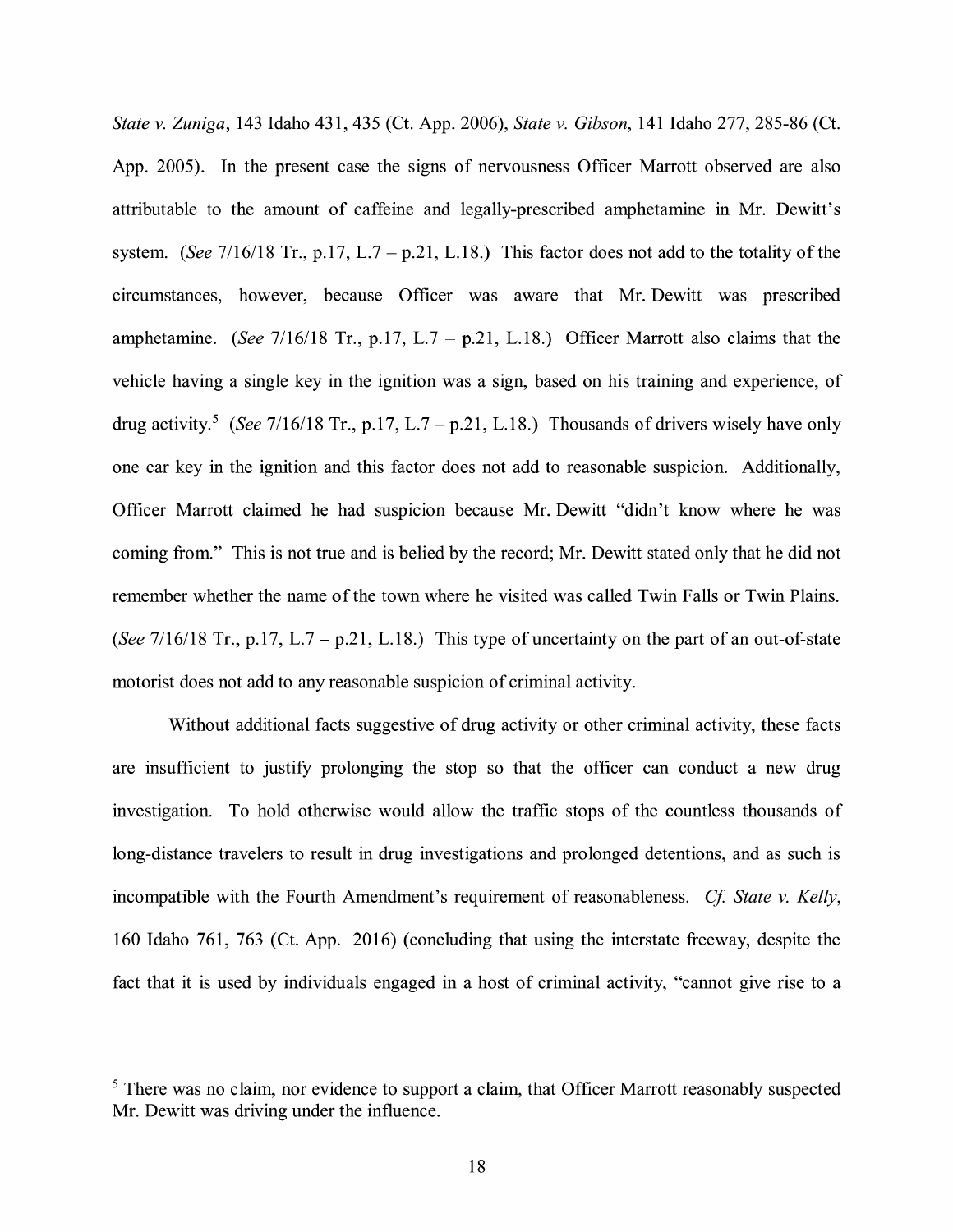reasonable suspicion to search a vehicle as it would subject thousands of innocent travelers to an invasion of their privacy for no more reason that the use of the road.")

### D. Mr. Dewitt Clearly And Unequivocally Invoked His Right To Counsel And Officer Marrott's Continued Questioning Violated Mr. Dewitt's Fifth Amendment Rights

In response to Officer Marrott's *post-Miranda* request that Mr. Dewitt talk instead of sitting silent, Mr. Dewitt stated ''without my attorney" and shook his head side to side. Mr. Dewitt's verbal and nonverbal statements clearly and unequivocally invoked his right to counsel. The district court erred when it conclude that Mr. Dewitt's statements were ambiguous and could have meant something else, and the statements obtained by Officer Marrott, after he resumed questioning, should have been suppressed.

If the right to counsel has been invoked, the police may not reinitiate interrogation of the detainee in the absence of an attorney. *Minnick v. Mississippi*, 498 U.S. 146, 153–54 (1990). "A suspect must unambiguously request counsel in order to invoke his Fifth Amendment right to counsel—'he must articulate his desire to have counsel present sufficiently clearly that a reasonable police officer in the circumstances would understand the statement to be a request for an attorney.'" *State v. Adamcik,* 152 Idaho 445, 451 (2012) (quoting *Davis v. United States,* 512 U.S. 452, 459 (1994). "Where an individual asserts his right to counsel, the interrogation must cease until counsel has been made available to him, or until he himself "initiates further communication, exchanges, or conversations with the police." *Edwards v. Arizona,* 451 U.S. 477, 485 (1981). The standard for determining whether a detainee has invoked the right to counsel is an *objective* one; his statements must be "sufficiently clear that a reasonable police officer in the circumstances would understand the statement to be a request for an attorney." *Adamcik,* 152 Idaho at 470 (quoting *Davis,* 512 U.S. at 459).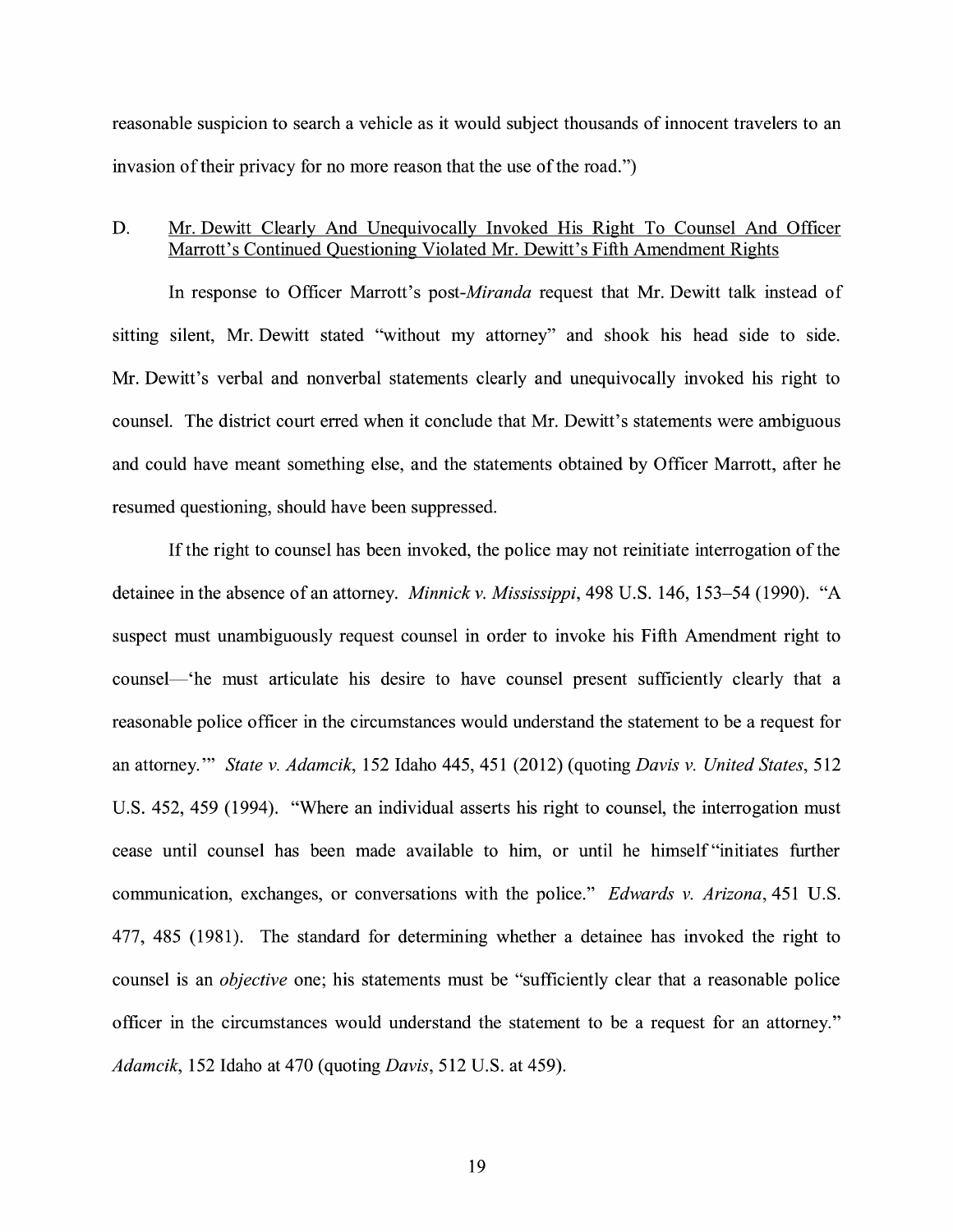In this case, Mr. Dewitt's verbal and nonverbal statements unambiguously invoked his right to counsel, and his desire to remain silent without his attorney present. The invocation of the right is made clear from the context in which it was made; Officer Marrott had just invited Mr. Dewitt to speak and gave Mr. Dewitt an ultimatum::

We can help you out. If you're willing to work and talk. *But* if *you're just going to sit here and be quiet, I mean, that is your right,* don't get me wrong, but if *you*  don't want to work, then we have no other option than to book you as is. Okay. [Officer Marrott and Mr. Dewitt face each other] So, I know you're not getting this from Idaho. Okay. And *if you are, tell me* – you've got a valuable piece of information - *you may be sleeping in your own bed tonight [in audible}* if *you work with me,* we can get you on your way and get you working, alright? But, you got to be truthful and you got to be honest with me."

(Ex.A, 11:49:46 (emphasis added).)

Then Officer Marrott stopped talking and waited for his response. (Ex.A, 11 :49-46 - 11:49:57.) Mr. Dewitt looked down, took a ten-second pause and then raised his head and looked at the officer and stated, "without my lawyer," then shook his head side-to-side. (11:49-46 - 11 :49:57.)

In their context, Mr. Dewitt's verbal and nonverbal statements demonstrate his clear and unequivocal invocation of the right to counsel. Officer Marrott's subsequent questioning of Mr. Dewitt violated that right. Suppression of Mr. Dewitt's statements should therefore have been granted.

#### **CONCLUSION**

Mr. Dewitt respectfully asks that this Court reverse the district court's order denying suppression, vacate his judgment of conviction for marijuana trafficking, and remand his case to the district court for further proceedings and to allow Mr. Dewitt to withdraw his guilty plea.

DATED this 20<sup>th</sup> day of June, 2019.

20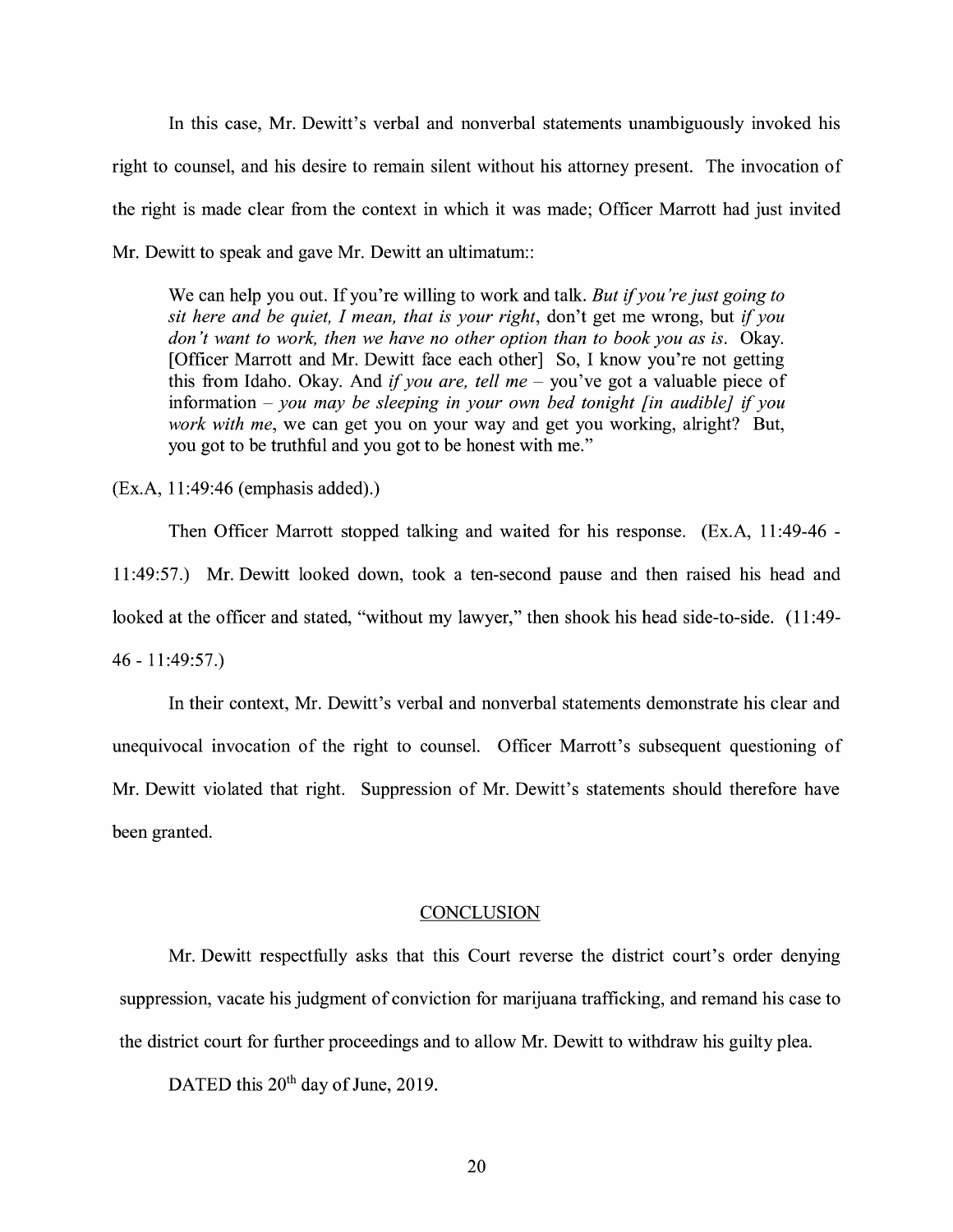*Isl* Kimberly A. Coster KIMBERLY A. COSTER Deputy State Appellate Public Defender